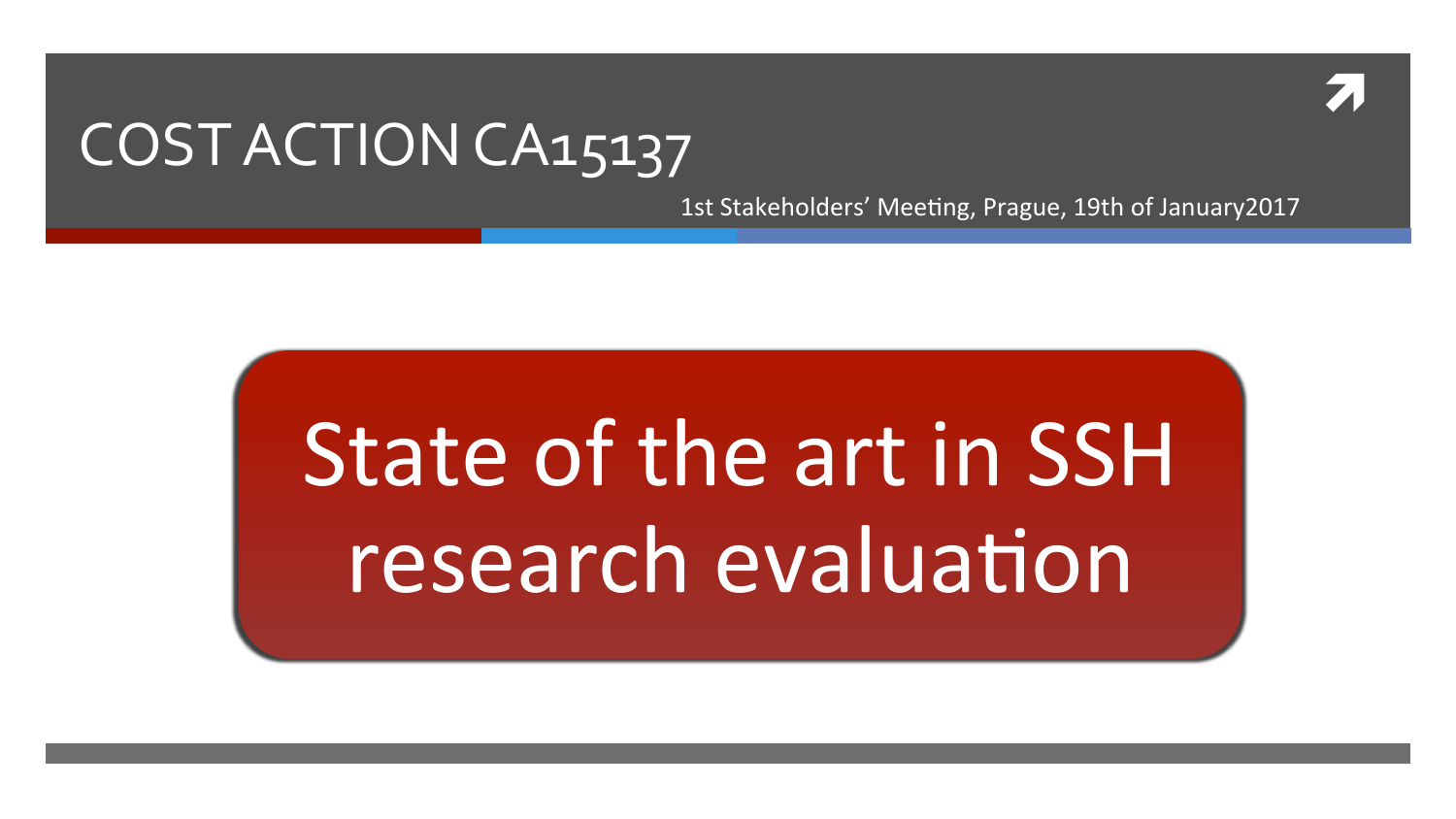### Introduction

- $\blacktriangledown$  This is a brief presentation of activities carried on so far in the three main work-groups of the COST Action CA 15137.
- **7** Members of our Action publish on all the topics covered here, COST is about coordination of their various researches.
- **I** A public bibliography, as well as other documents, will be available via our webpage (section downloads): http://enressh.eu/
- $\blacktriangledown$  To date, we can recommend the following books covering various aspects of SSH research evaluation: Benneworth, Paul, Gulbrandsen, Magnus, Hazelkorn, Ellen, The Impact and Future of Arts and Humanities Research, http://www.palgrave.com/us/book/9781137408983 Ochsner, Michael; Hug, Sven E.; Daniel, Hans-Dieter, Research Assessment in the Humanities. Towards Criteria and Procedures, http://link.springer.com/book/10.1007%2F978-3-319-29016-4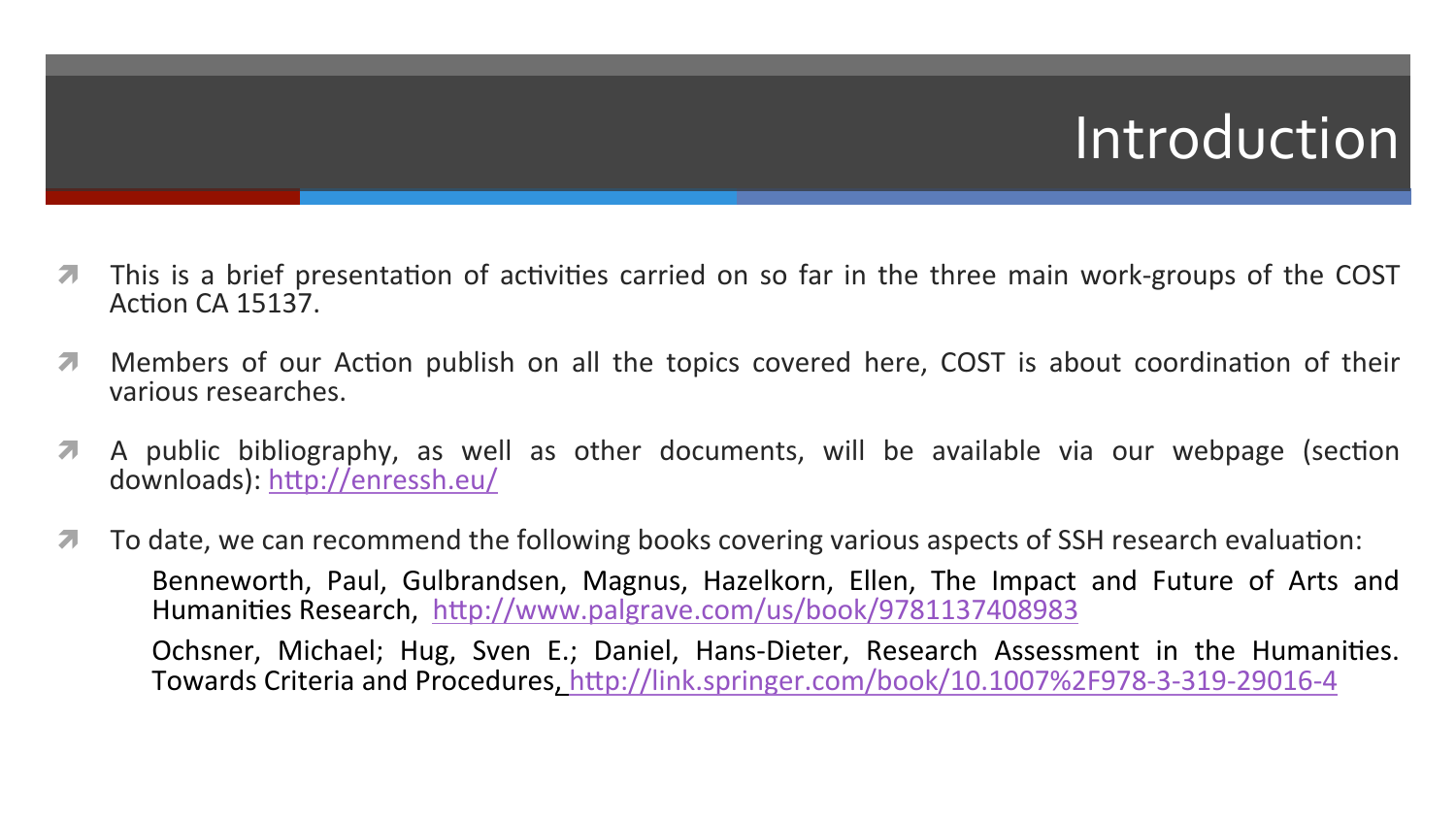

### COST ACTION CA15137

1st Stakeholders' Meeting, Prague, 19th of January2017

# I. Representations of research quality in the SSH WG1 Michael Ochsner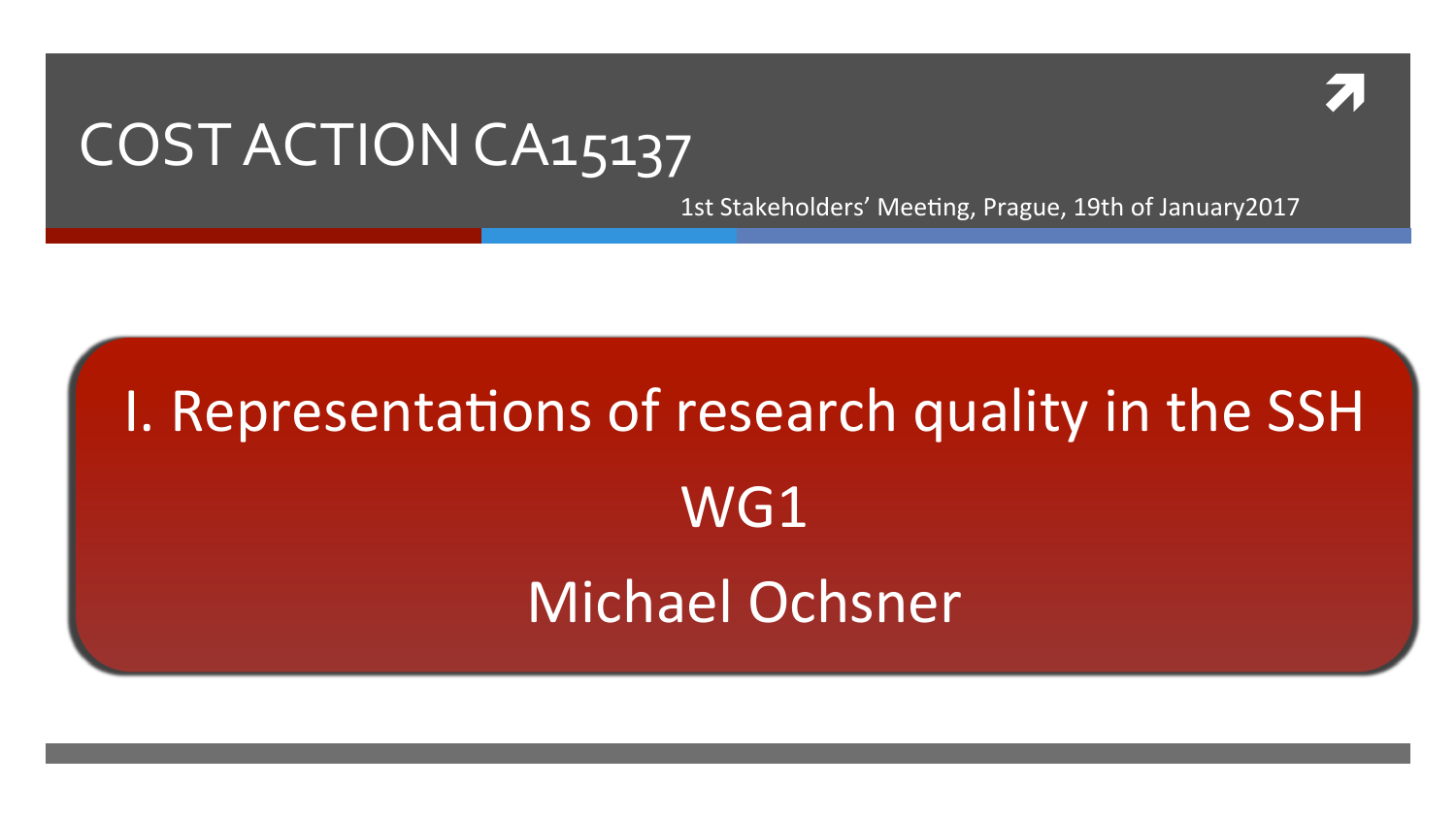# WG1: Conceptual Frameworks

- Main objective:  $\overline{\phantom{a}}$ 
	- Further understanding of knowledge production in the SSH 7
	- Link evaluation procedures to SSH knowledge production 7
- Main Issues  $\overline{\mathbf{z}}$ 
	- Scholars opposition to evaluation 7
	- **Peer Review vs. Metrics**
	- Internationality vs. local rootedness 7
	- Interdisciplinarity vs. disciplinary expertise 7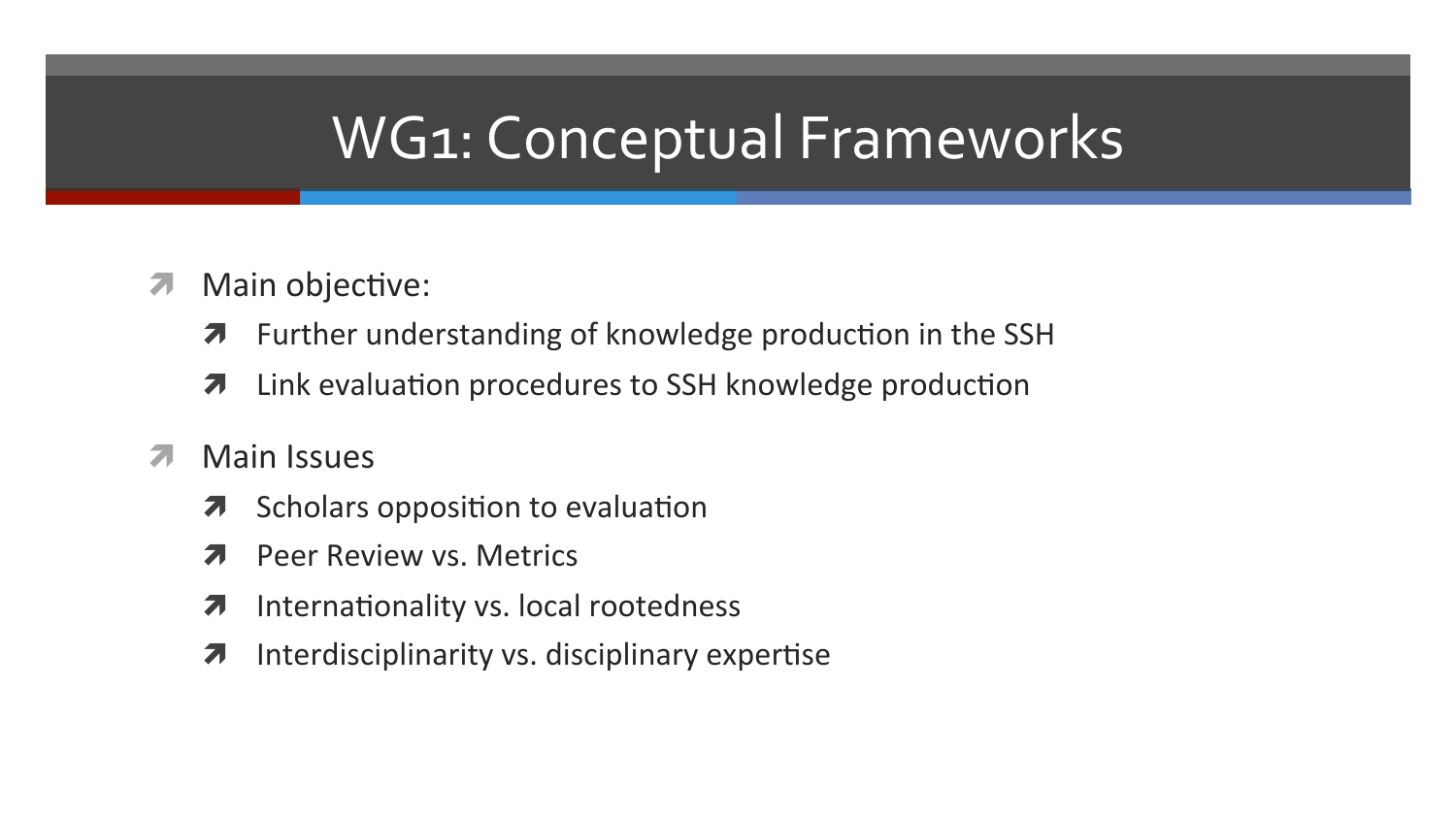### **WG1: Conceptual Frameworks**

#### **Questions raised in SSH**

- What is research quality in the SSH?  $\overline{\phantom{a}}$
- What are criteria for research performance in SSH?  $\overline{\phantom{a}}$
- What are (expected) effects of evaluation in SSH? 7

#### What can we learn from the SSH?

- Aims of evaluation 7
- Recommendations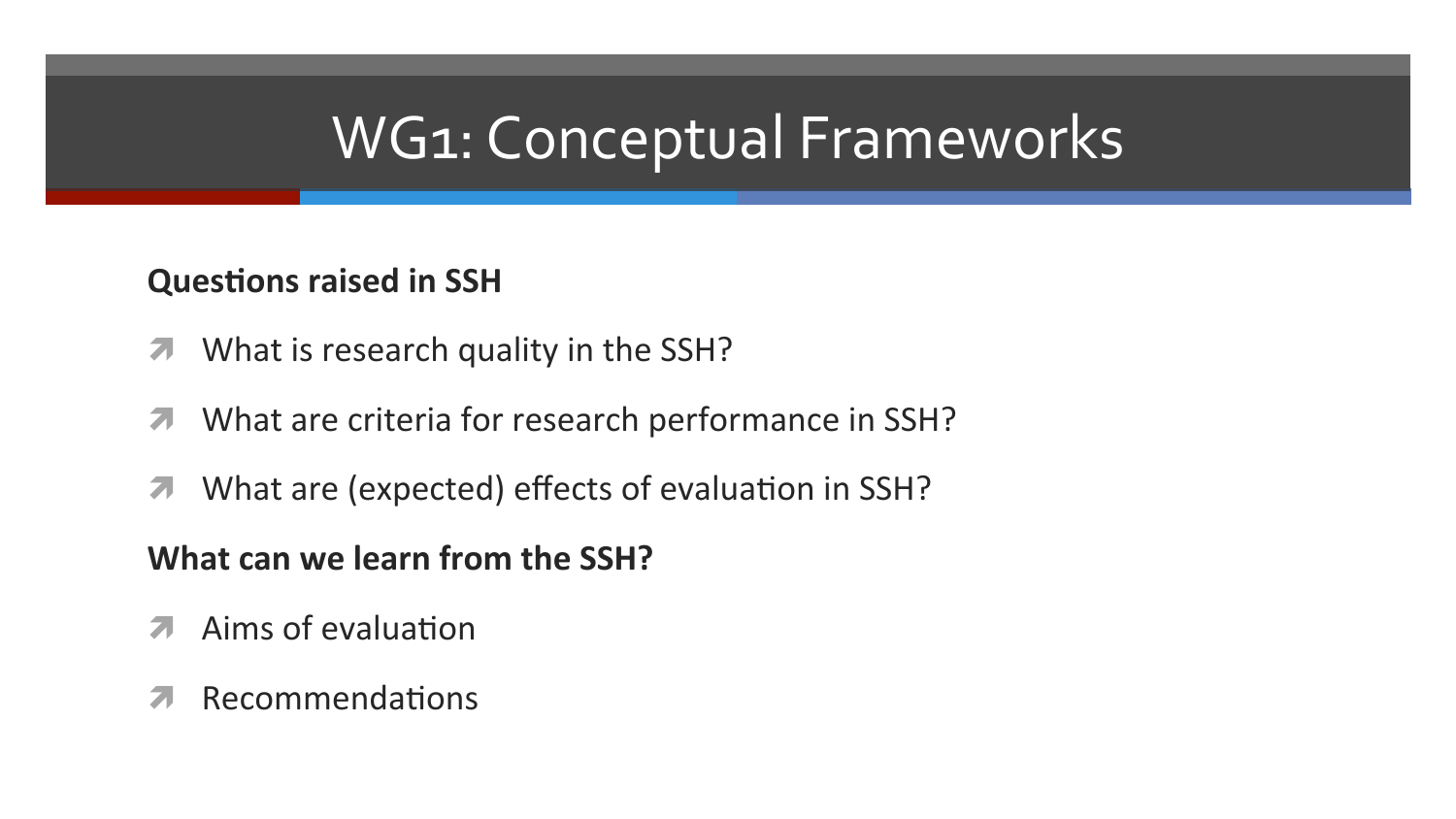### **SSH scholars objections**

- Methods originate from natural sciences  $\overline{\mathcal{A}}$
- Strong reservations against quantification (especially hermeneutic  $\overline{\phantom{a}}$ disciplines)
- Fear of negative steering effects  $\overline{\phantom{a}}$
- Lacking consensus 7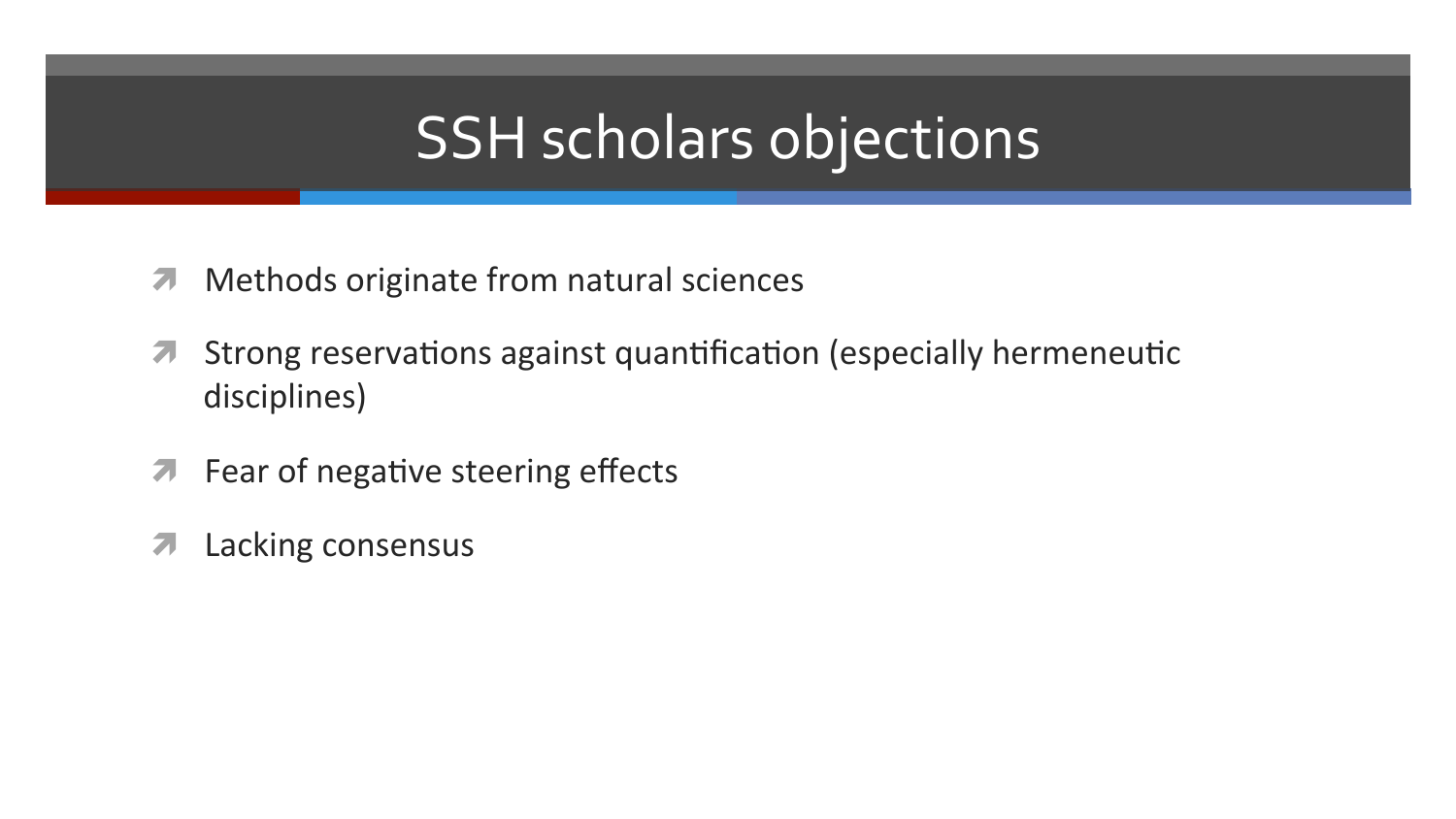### Research Quality in the SSH

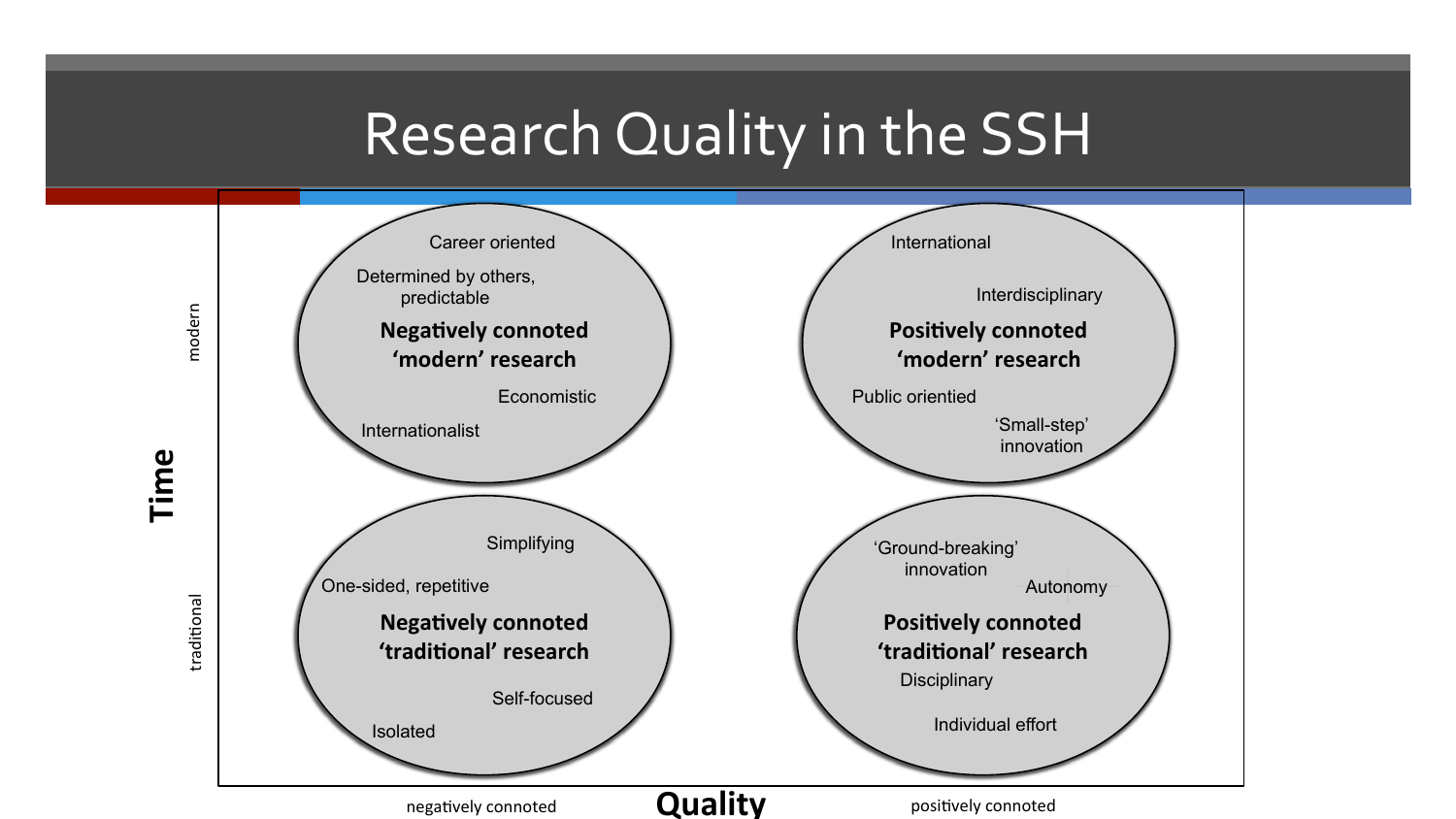### What is Research Quality?

- *A* orange: reaching consensus in all disciplines; blue: reaching consensus in two disciplines
	- 1. Scholarly exchange
	- 2. Innovation, originality
	- 3. Productivity
	- 4. Rigour
	- 5. Fostering cultural memory
	- 6. Recognition
	- 7. Reflection, criticism
	- 8. Continuity, continuation
- 9. Impact on research community
- 15. Scholarship, erudition
- 10. Relation to and impact on society 16. Passion, enthusiasm
- 11. Variety of research
- 12. Connection to other research
- 13. Openness ideas and persons
- 14. Self-management, independence
- 17. Vision of future research
- 18. Connection between research and teaching, scholarship of teaching
- 19. Relevance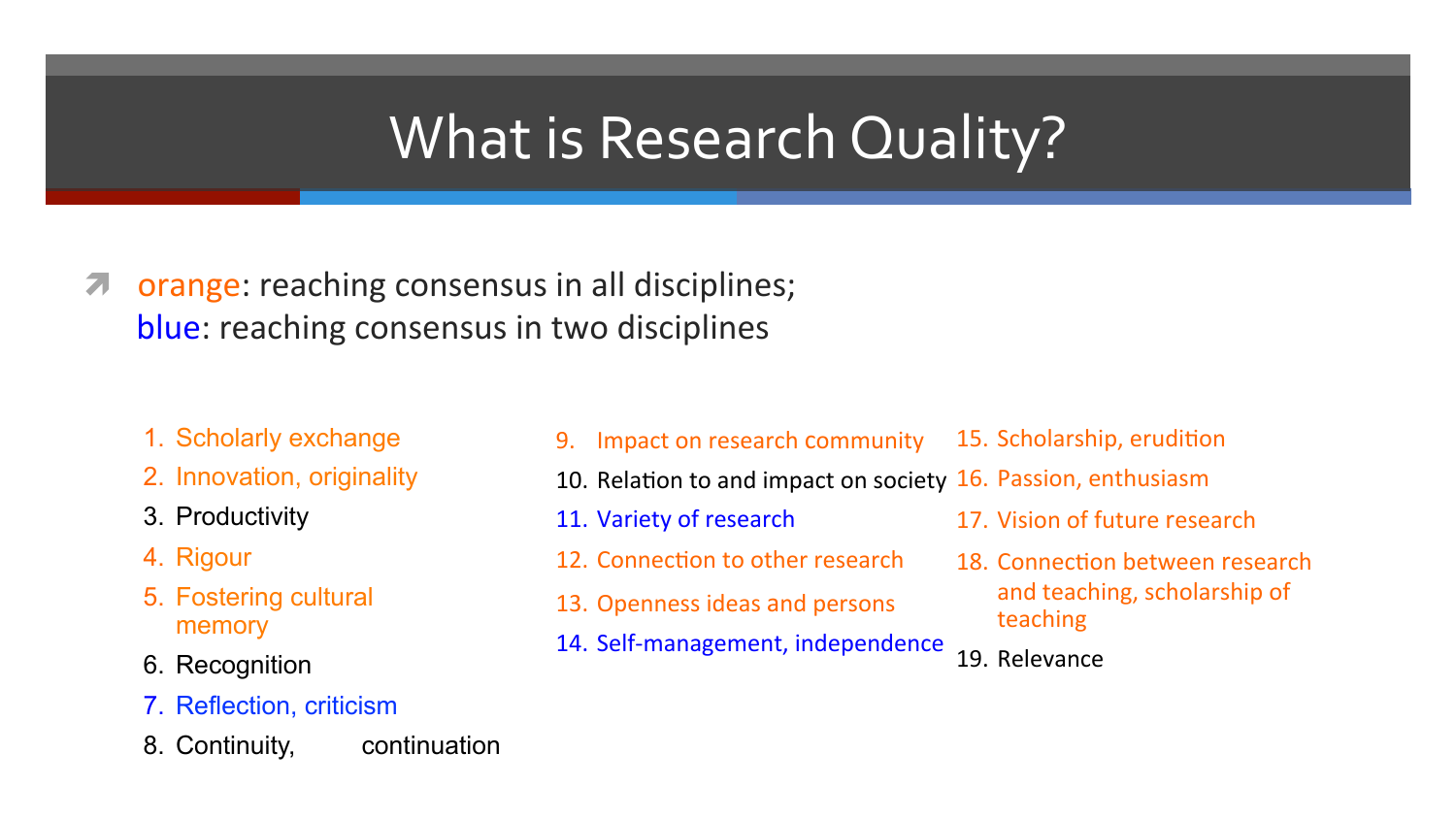### Measures of Research Performance

Table 1: Frequently used indicators and criteria they can potentially measure

| <b>Indicators</b>                   | Criterion                                                                                  |
|-------------------------------------|--------------------------------------------------------------------------------------------|
| <b>Citations</b>                    | Recognition; impact on research community; relevance                                       |
| <b>Prizes</b>                       | Recognition; impact on research community; relevance                                       |
| Third party funding                 | Recognition; impact on research community; relevance; relation<br>to and impact on society |
| Collaborations                      | Scholarly exchange; recognition                                                            |
| Transfers to society<br>and economy | Relation to and impact on society                                                          |
| <b>Publications</b>                 | Scholarly exchange; productivity                                                           |
| <b>Board memberships</b>            | Scholarly exchange; recognition; impact on research community                              |
| Recruitment                         | Continuity, continuation                                                                   |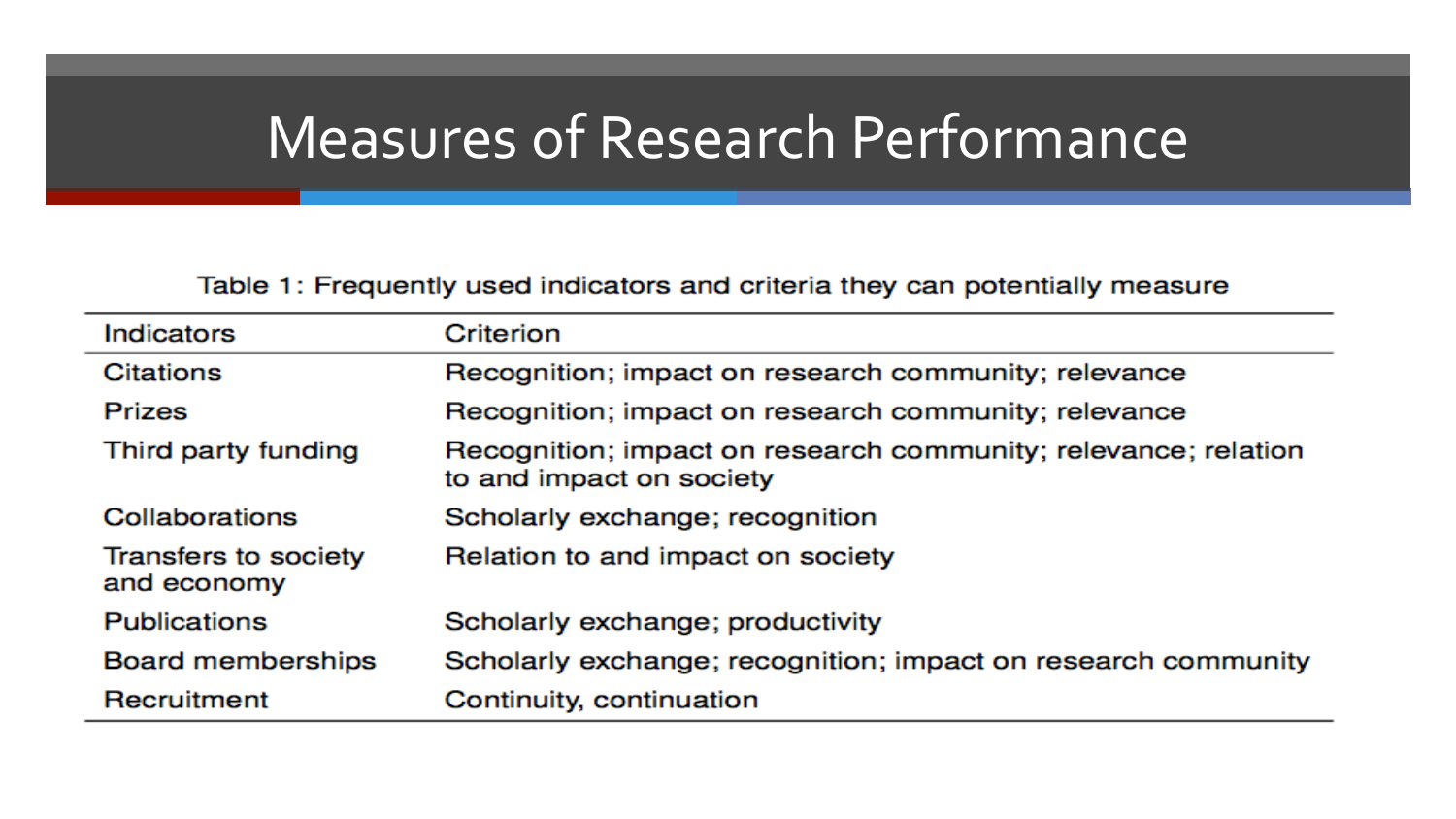## Measures of Research Performance

- $\blacktriangledown$  What criteria are measured in evaluations?
- *A* bold and italic: commonly used in evaluations

#### *1.Scholarly exchange*

2. Innovation, originality

#### *3.Productivity*

- 4. Rigour
- 5. Fostering cultural memory

#### *6.Recognition*

7. Reflection, criticism

#### *8.Continuity, continuation*

**9.** Impact on research community

10. Relation to and impact on society 16. Passion, enthusiasm

- 11. Variety of research
- 12. Connection to other research
- 13. Openness ideas and persons
- 14. Self-management, independence

15. Scholarship, erudition

17. Vision of future research

18. Connection between research and teaching, scholarship of teaching 

#### *19.Relevance*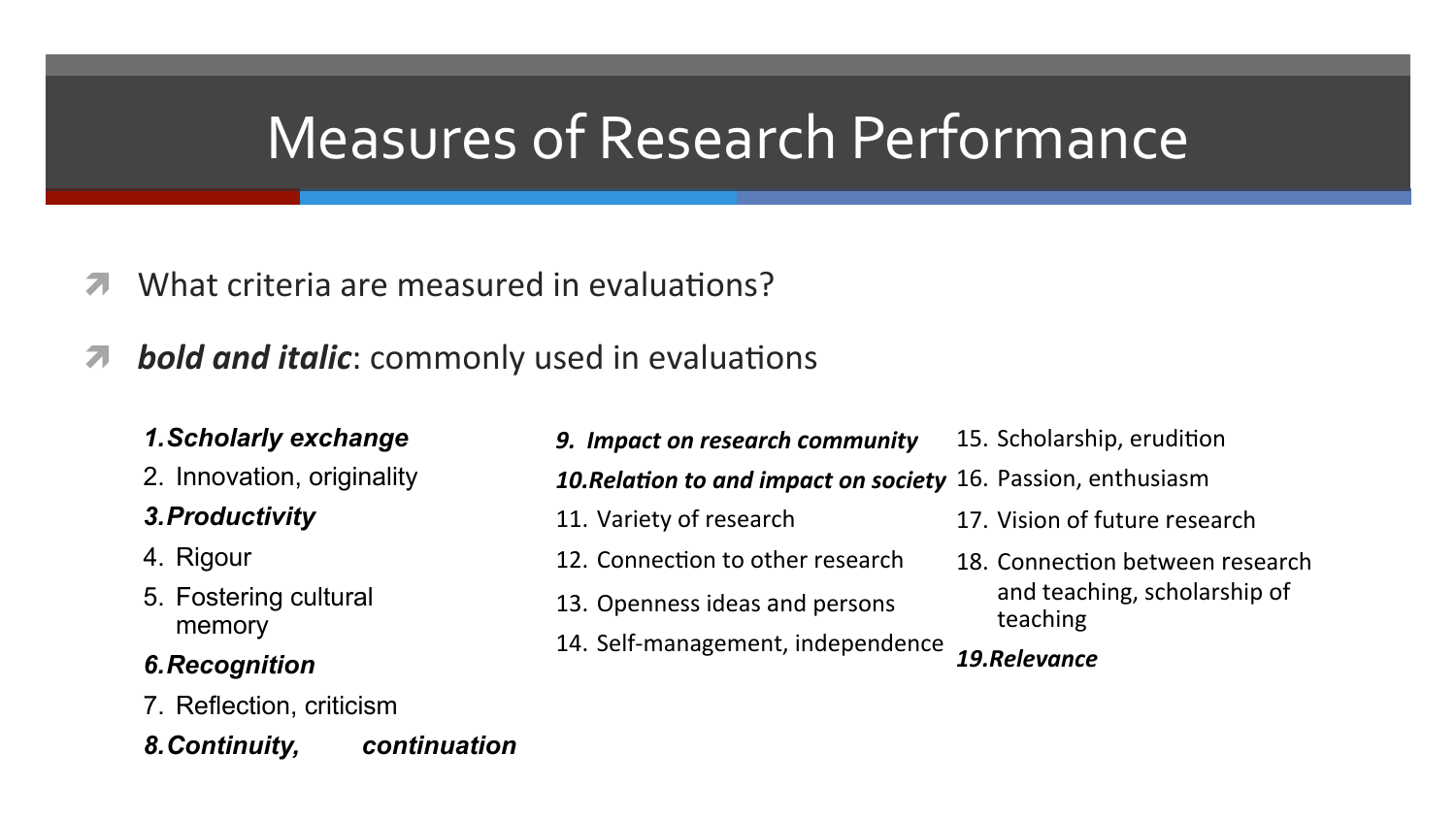### Measures of Research Performance

*A* Valid measures for research quality?

orange: three disc.; blue: two disc.; **bold and italic**: commonly used in evaluations

#### *1.Scholarly exchange*

2. Innovation, originality

#### *3.Productivity*

- 4. Rigour
- 5. Fostering cultural memory

#### *6.Recognition*

7. Reflection, criticism

*8.Continuity, continuation* 

#### **9. Impact on research community**

15. Scholarship, erudition

10. Relation to and impact on society 16. Passion, enthusiasm

- 11. Variety of research
- 12. Connection to other research
- 13. Openness ideas and persons
- 14. Self-management, independence
- 17 Vision of future research
- 18. Connection between research and teaching, scholarship of teaching

#### *19.Relevance*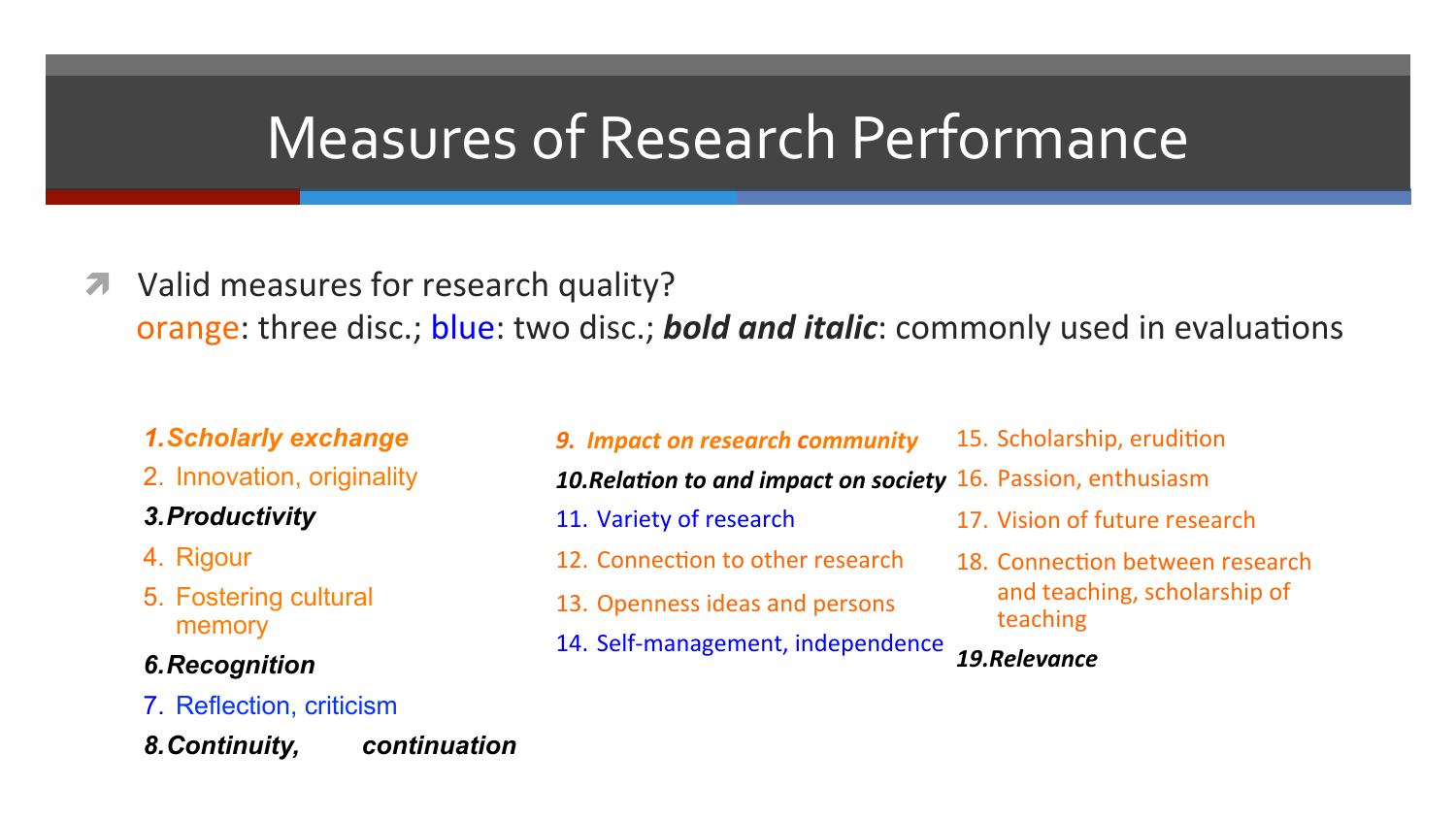# **Further Complications**

- Some SSH disciplines are linked to professions  $\overline{\mathcal{A}}$ 
	- Differences in quality criteria for research  $\overline{\boldsymbol{\pi}}$
	- Differences in usage also from the public  $\rightarrow$  societal impact  $\overline{\boldsymbol{\pi}}$
	- E.g. Law Studies (Lienhard et al., 2016; van Gestel et al., 2012); Theology/Religious Studies  $\overline{\boldsymbol{\pi}}$ (Mertens et al., 2016)
- Disciplinary differences with regard to criteria and evaluation (Czellar & Lanarès, 2013;  $\overline{\mathbf{z}}$ Ochsner et al., 2013; Hug et al., 2013)
	- **7** e.g. personal skills built through a career vs. methodological skills
- Different publication and knowledge production than STEM (Nederhof, 2006; Giménez- $\overline{\phantom{a}}$ Toledo et al., 2016; Sivertsen, 2016)
- Impact of indicators  $\rightarrow$  opportunity but also risk  $\overline{\mathbf{z}}$ (de Rijcke & Rushford, 2015; Kaltenbrunner & de Rijcke, 2016; Monegon et al., 2016)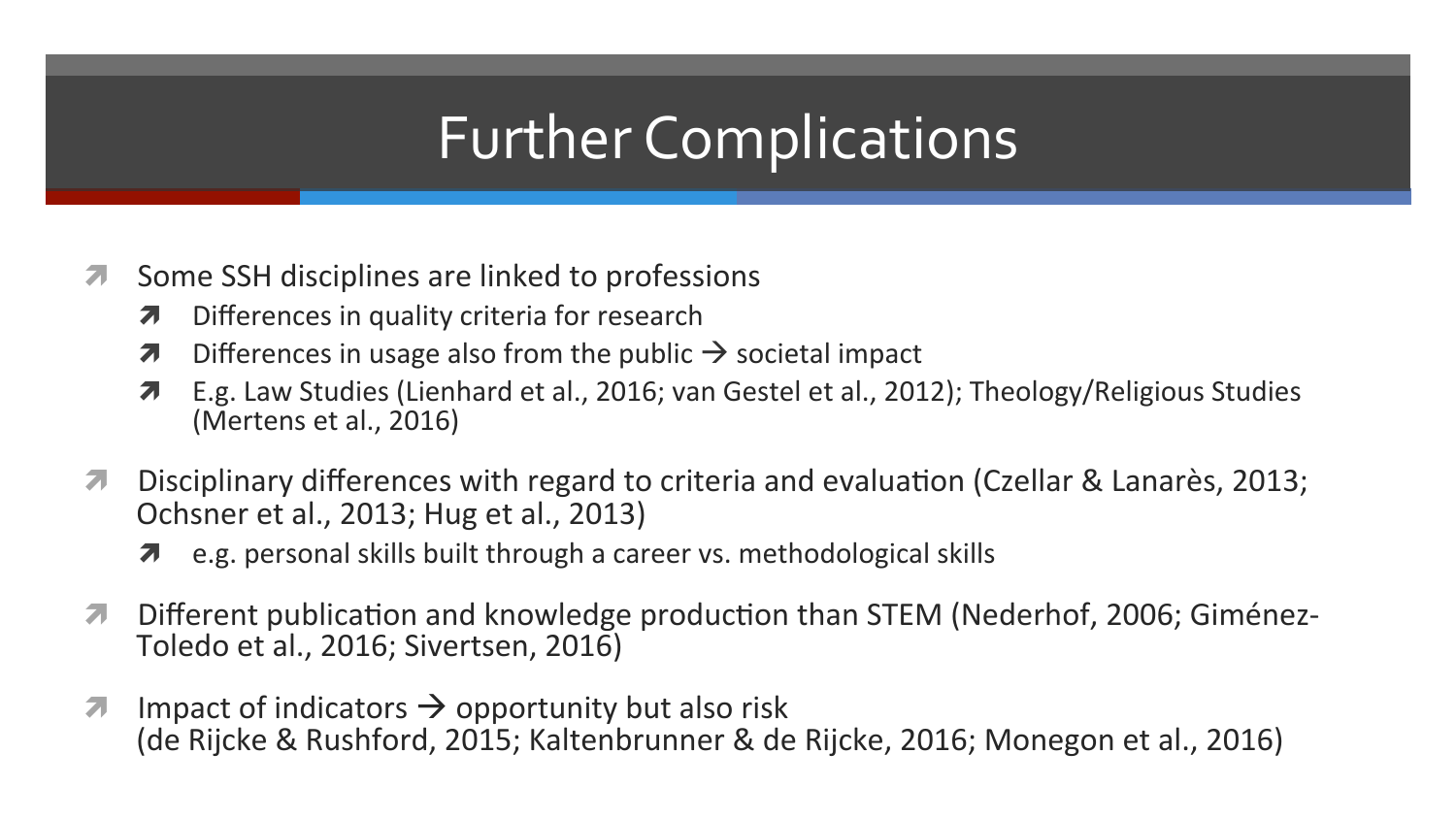# **Questions Raised by SSH**

- What is evaluation for? 21
	- What do we want to measure and why  $\overline{\boldsymbol{\lambda}}$
	- What are the consequences  $\overline{\boldsymbol{\pi}}$
	- What kind of incentives do we want to give  $\overline{\boldsymbol{\pi}}$
- Societal Impact vs. Quality  $\overline{\mathcal{L}}$ 
	- Until recently, societal impact was dull (no worth publishing in the feuilleton or creating 7 exhibitions)
	- Now, it's hip but mainly as economic impact (because of STEM dominance)  $\overline{\boldsymbol{\pi}}$
	- What if societally relevant but academically crap?  $\overline{\boldsymbol{\pi}}$
- What if society is wrong?  $\overline{\phantom{a}}$ 
	- The danger of mainstreaming  $\overline{\boldsymbol{\lambda}}$
	- Nobody was interested in Oriental Studies until 9/11 2001 7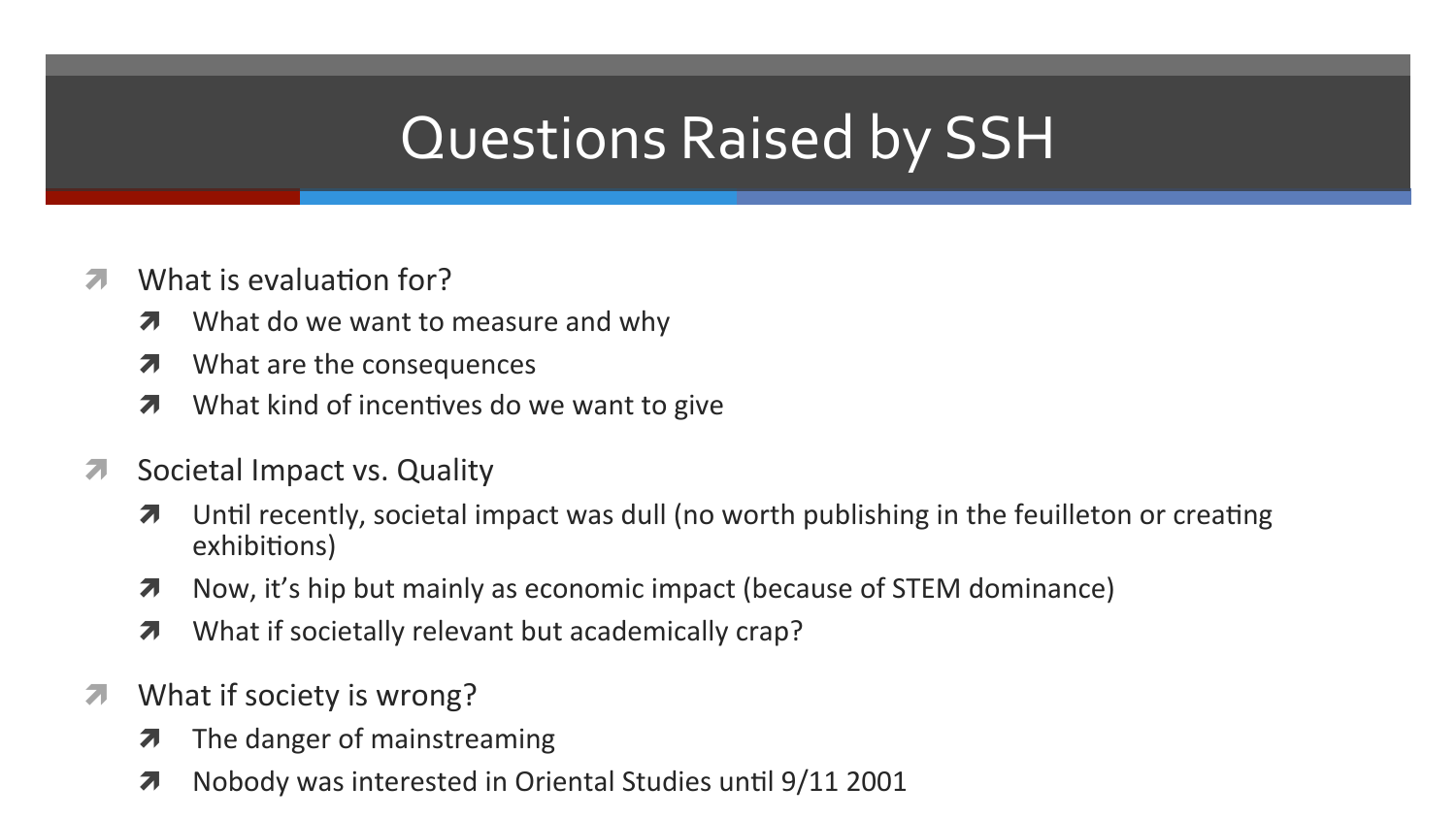### What we can learn from SSH

- Know why and what: aim of the evaluation  $\overline{\phantom{a}}$ 
	- Different countries, different problems  $\overline{\boldsymbol{v}}$  $\rightarrow$  different evaluation procedures
		-
- Diversity  $\overline{\mathbf{z}}$ 
	- Of disciplines, approaches, paradigms, time of reception, impact  $\boldsymbol{\pi}$
- **Critical thinking**  $\overline{\mathbf{z}}$ 
	- Applied to evaluation but also to demands of society and to priorities of ministries  $\overline{\boldsymbol{\pi}}$
- Validity of measures: Know what we want to measure  $\overline{\phantom{a}}$ 
	- Intelligent selection of indicators and measures, link to concept  $\boldsymbol{\pi}$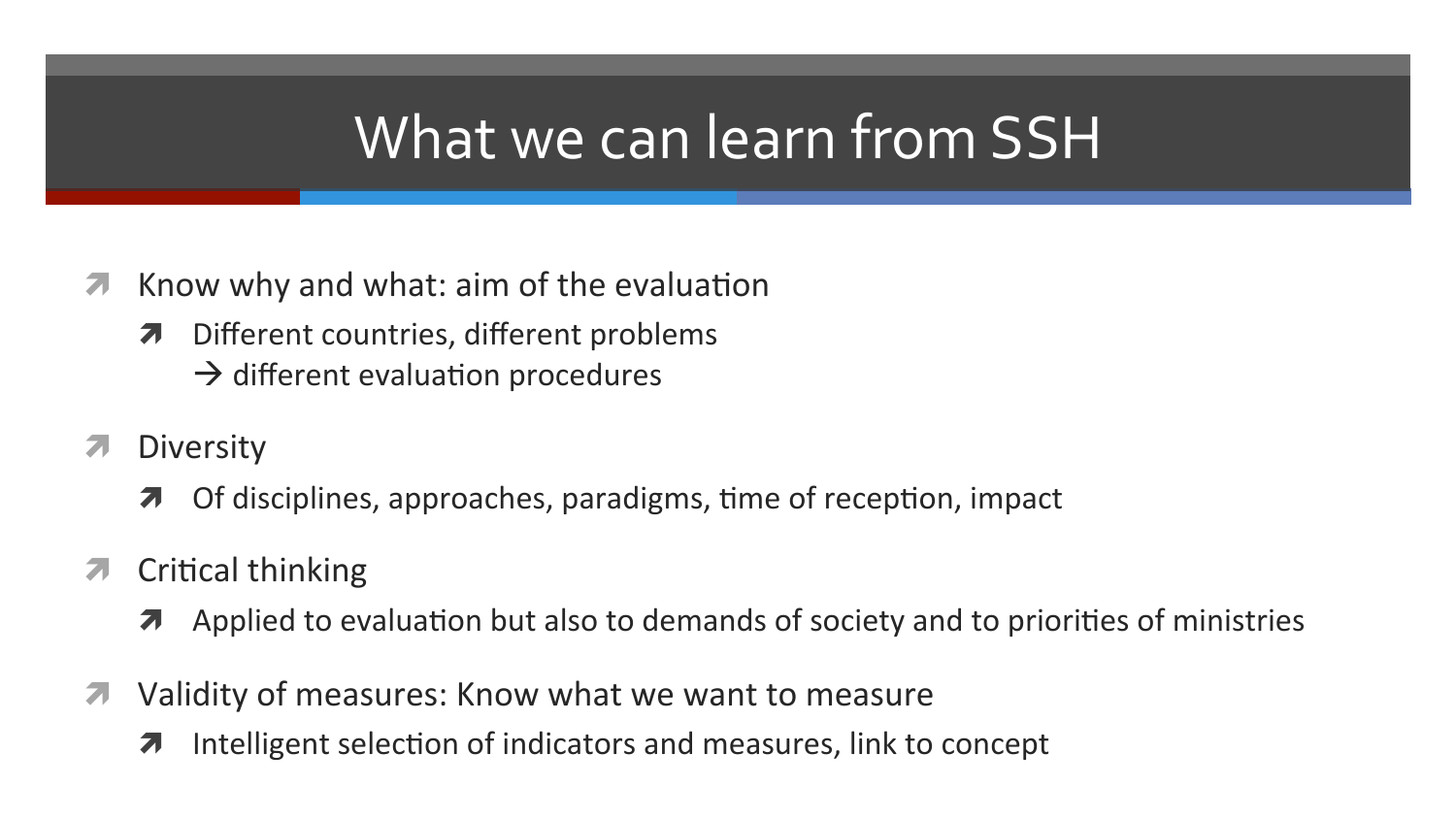### Recommendations

- Bottom-up approach  $\overline{\phantom{a}}$ (quality: scholars; societal impact: all stakeholders)
- Research performance is even broader than quality:  $\overline{\mathbf{z}}$  $\rightarrow$  Multidimensional concepts
- Adapt procedures to evaluation context  $\overline{\phantom{a}}$  $\rightarrow$  Aims, country, university (profiles), disciplines...
- Combine metrics with peer-review; sound measurement 7
- Focus on what you can do, not on what you cannot do  $\overline{\mathcal{A}}$ 
	- Limit promises in/of evaluations, limit expectations, be cautious with interpretation 7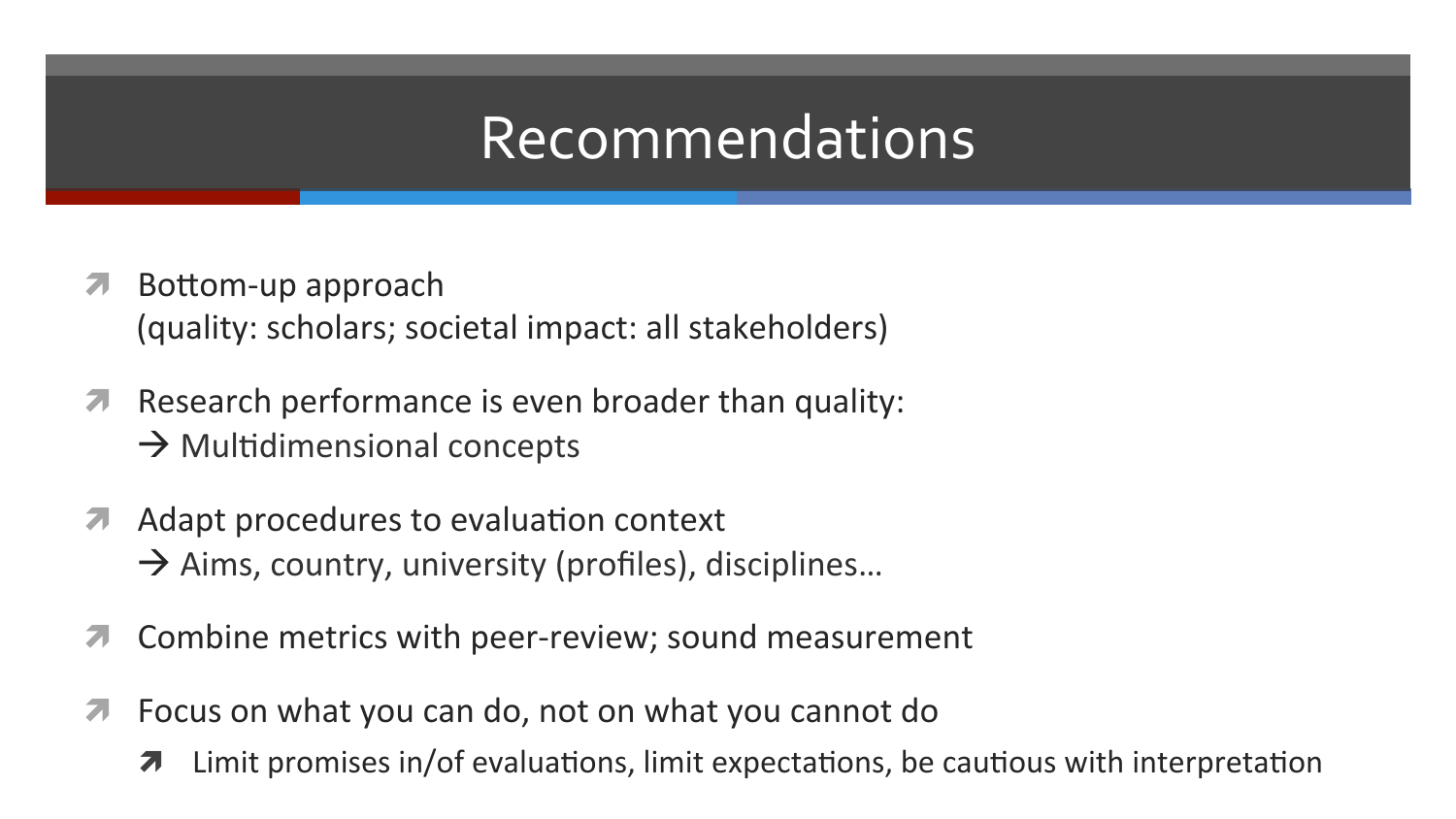### COST ACTION CA15137

1st Stakeholders' Meeting, Prague, 19th of January2017

II. Societal impact and relevance of the SSH research

WG<sub>2</sub>

Reetta Muhonen, Julia Olmos Peñuela & Paul Benneworth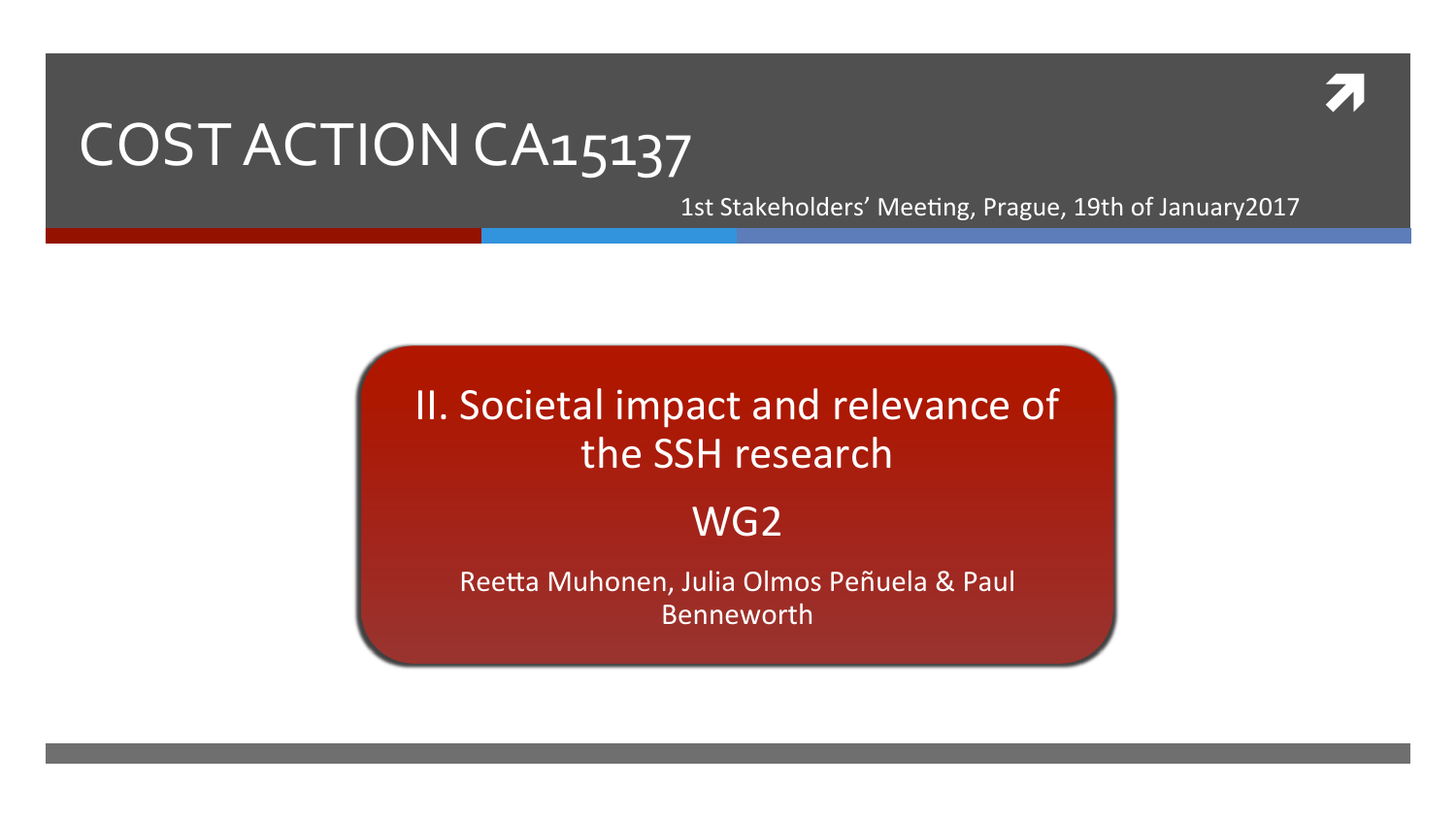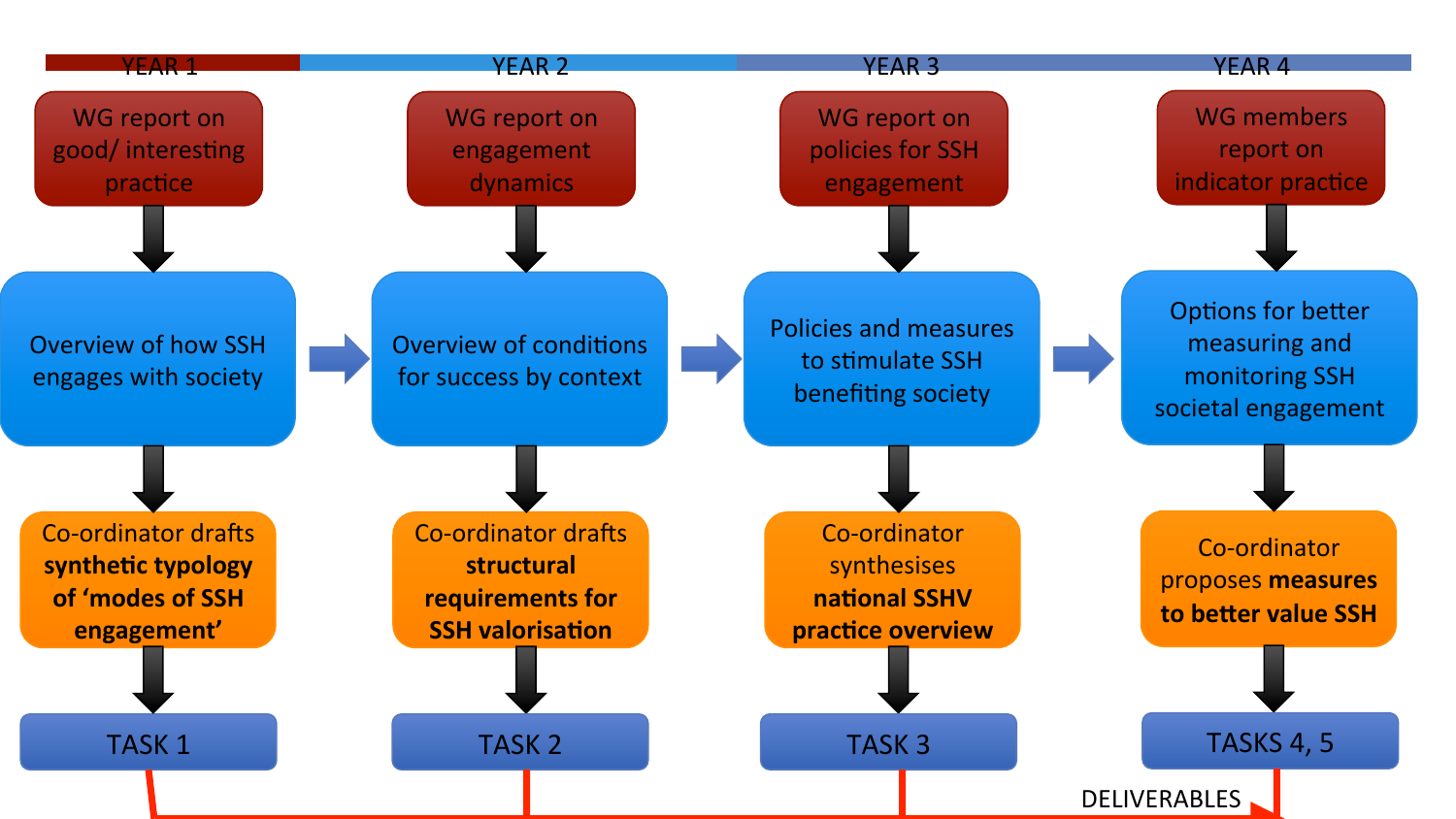Data to develop a typology of the modes of **SSH** engagement Grant period 1

Successful impact cases, "fiches"  $\overline{\phantom{a}}$ 

Fiche= survey form which is internationally comparable

- Fiches are produced by members of WG2  $\overline{\phantom{a}}$
- Total of 60 fiches at the moment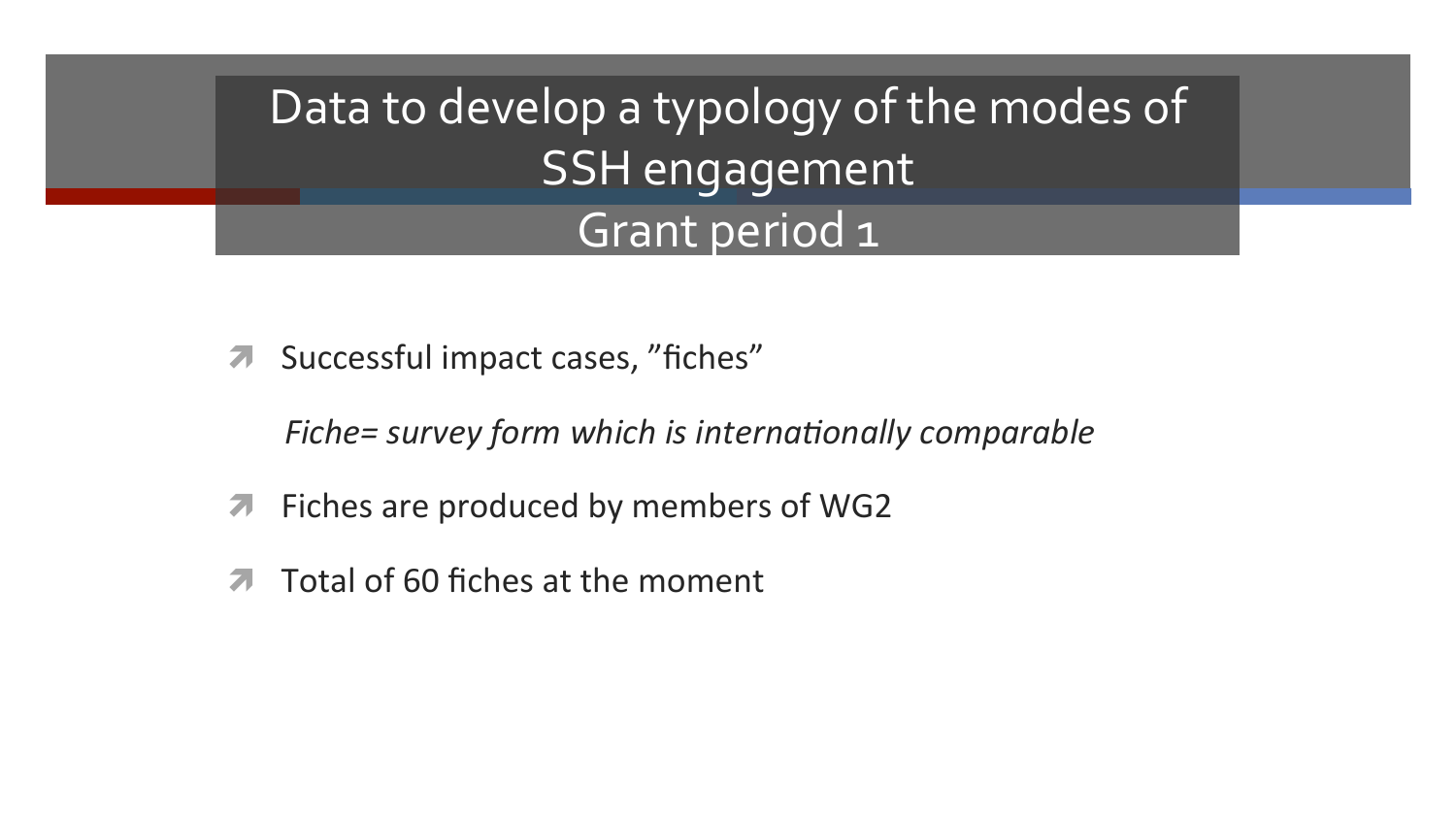#### 7

# Meta-analysis

| <b>Countries (15)</b>                                   | <b>Social sciences</b>                                                                           | <b>Arts and</b><br><b>Humanities</b> | <b>STEM</b>            |
|---------------------------------------------------------|--------------------------------------------------------------------------------------------------|--------------------------------------|------------------------|
| Finland, Norway,<br>Iceland                             | public finance, administrative<br>law, human geography                                           | history,<br>archeology,<br>ethnology | medicine,<br>chemistry |
| Belgium, Cyprus,<br>France, Germany,<br>Switzerland, UK | sociology, political science,<br>social work, criminology,<br>educationl sciences,<br>psychology | philosophy                           |                        |
| Croatia, Estonia,<br>Slovakia                           | journalism, communication<br>sciences, science studies,<br>gender studies                        | linguistics,<br>music                |                        |
| Italy, Spain, Portugal                                  | multidisciplinary research                                                                       |                                      |                        |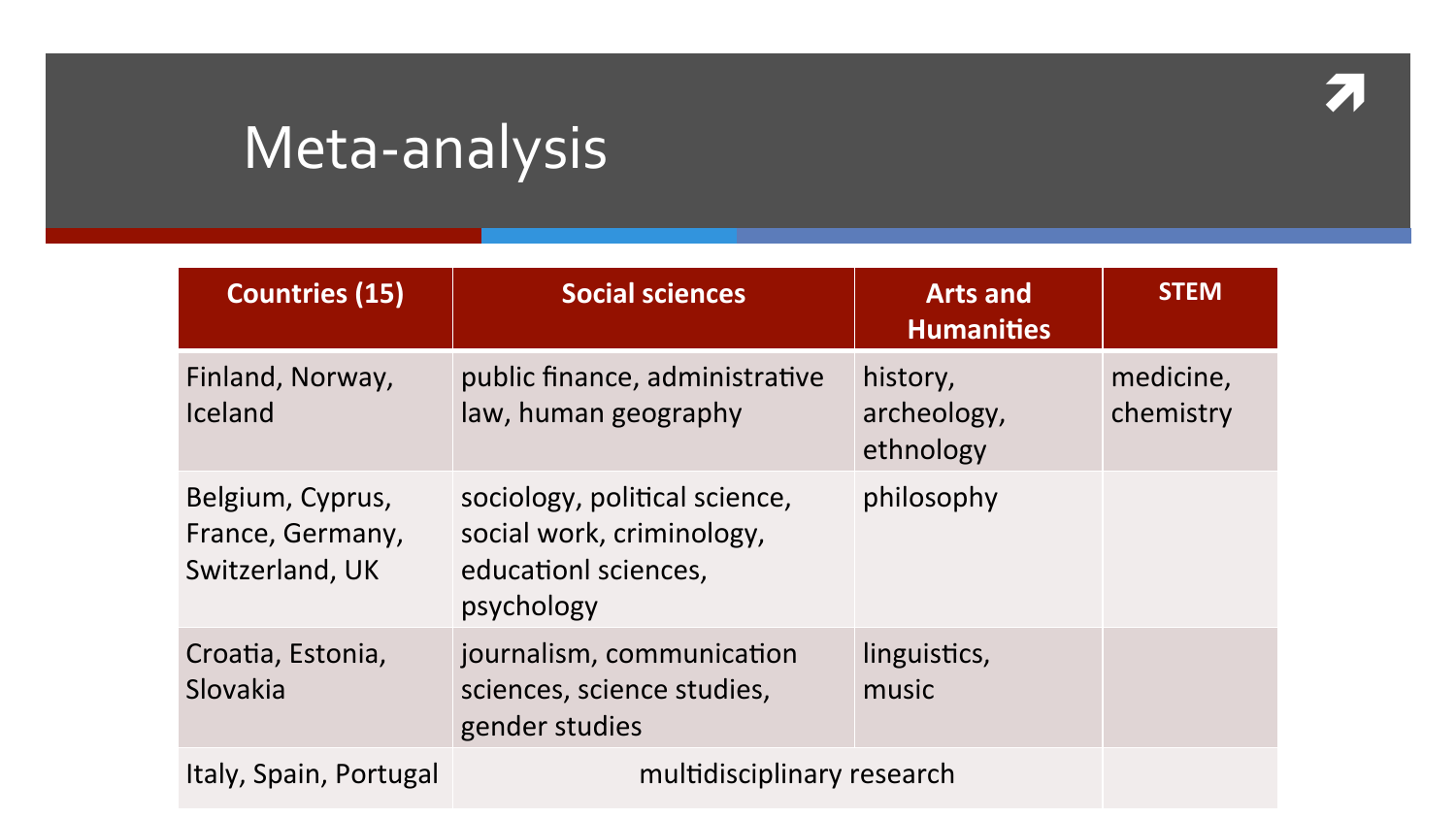# Meta-analysis

| <b>Type of knowledge</b>     | Idea originator/<br>orientation of research | <b>Pathways</b>             | <b>Beneficiaries</b>          |
|------------------------------|---------------------------------------------|-----------------------------|-------------------------------|
| content,<br>product, concept | academic, applied or both                   | policy                      | policy makers                 |
| method, technic              |                                             | legislation                 | professionals,<br>practioners |
| expertise                    |                                             | media,<br>public engagement | citizens, NGOs                |
| approach                     |                                             | epistemic training          | business and<br>industry,     |
| theory                       |                                             |                             | cultural industry             |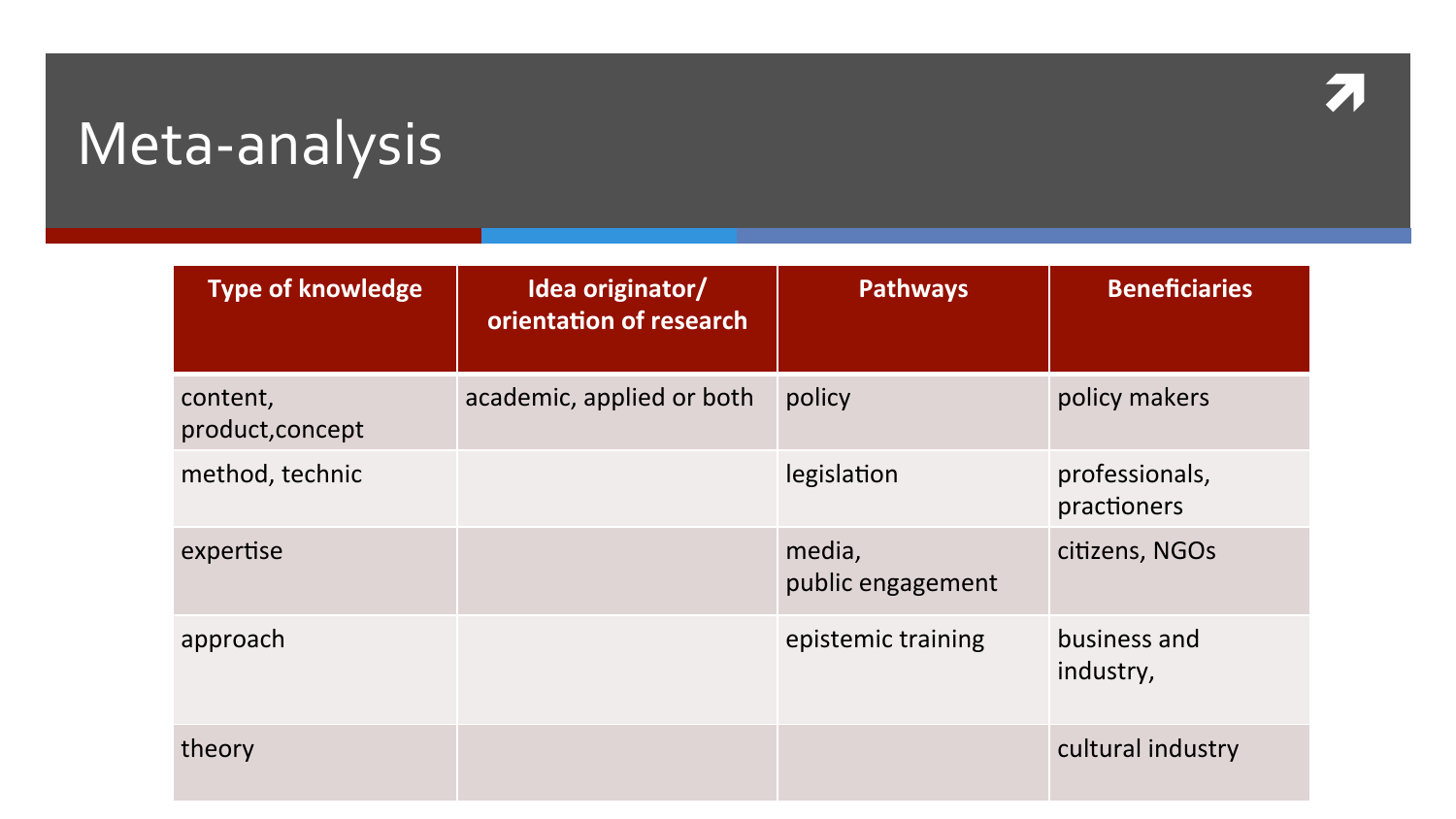#### Aiming at the typology of social engagement modes of SSH pathways of social impact

- 1. Expertise  $-$  researcher plays a role as an expert in the project commissioned outside university
- 2. Cocreation activities researcher collaborates regularly with stakeholders
- 3. Research process by itself as an action of societal impact targets of the study get recognition and sense of empowerment
- 4. Media and public engagement results of research are taken into action by using society as a laboratory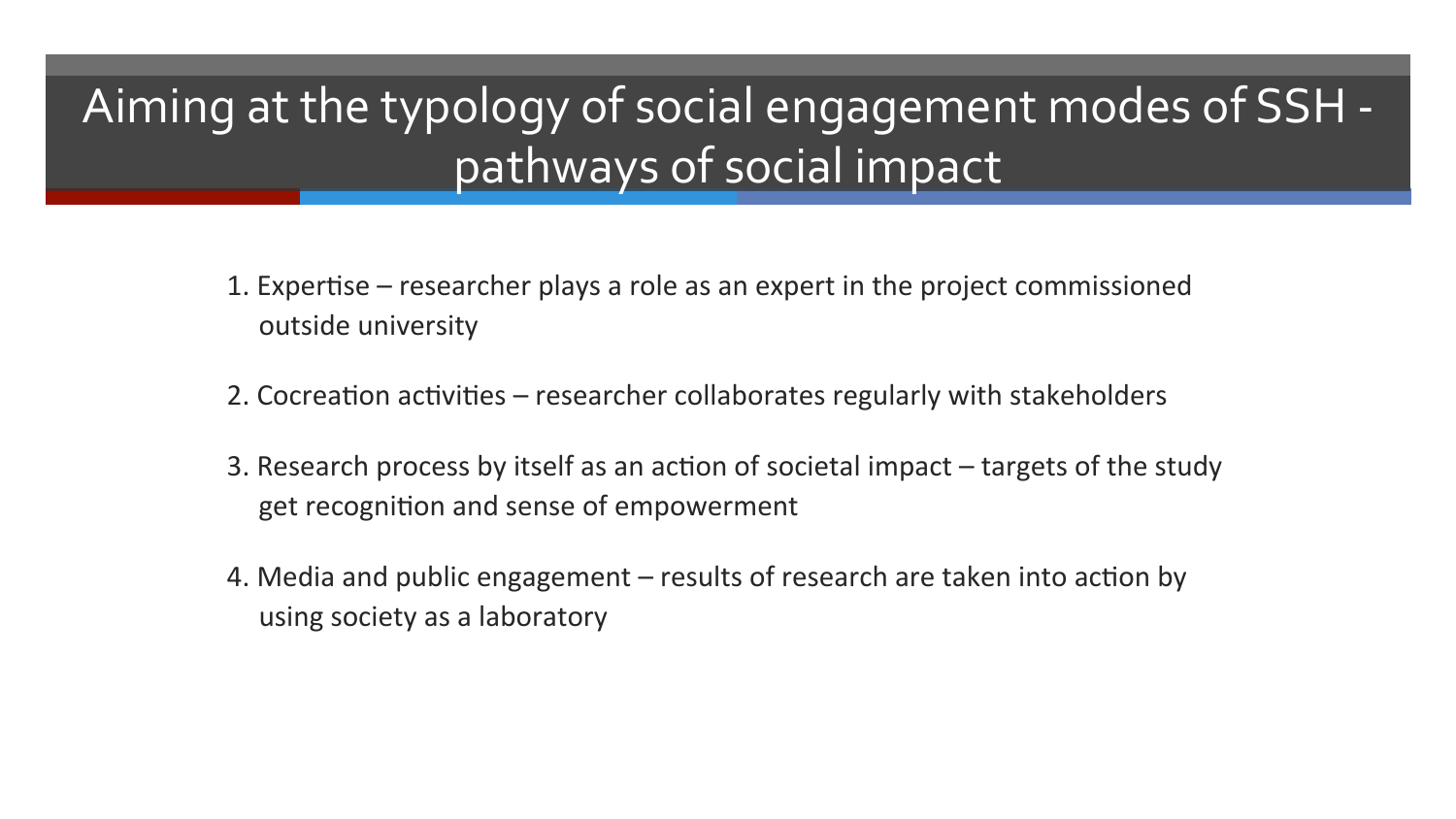#### Aiming at the typology of social engagement modes of SSH pathways of social impact

- 5. Epistemic training researcher gives lessons and produce training modules on the basis of new way of thinking the research they've conducted has brought up
- 6. Evaluation study  $-$  researcher produces quality checking tools, makes policy recommendations
- 7. Knowledge dissemination policy makers, business and NGO representatives, citizens etc. become aware of the results of research through publications, social media, websites, databases, broadcasts etc.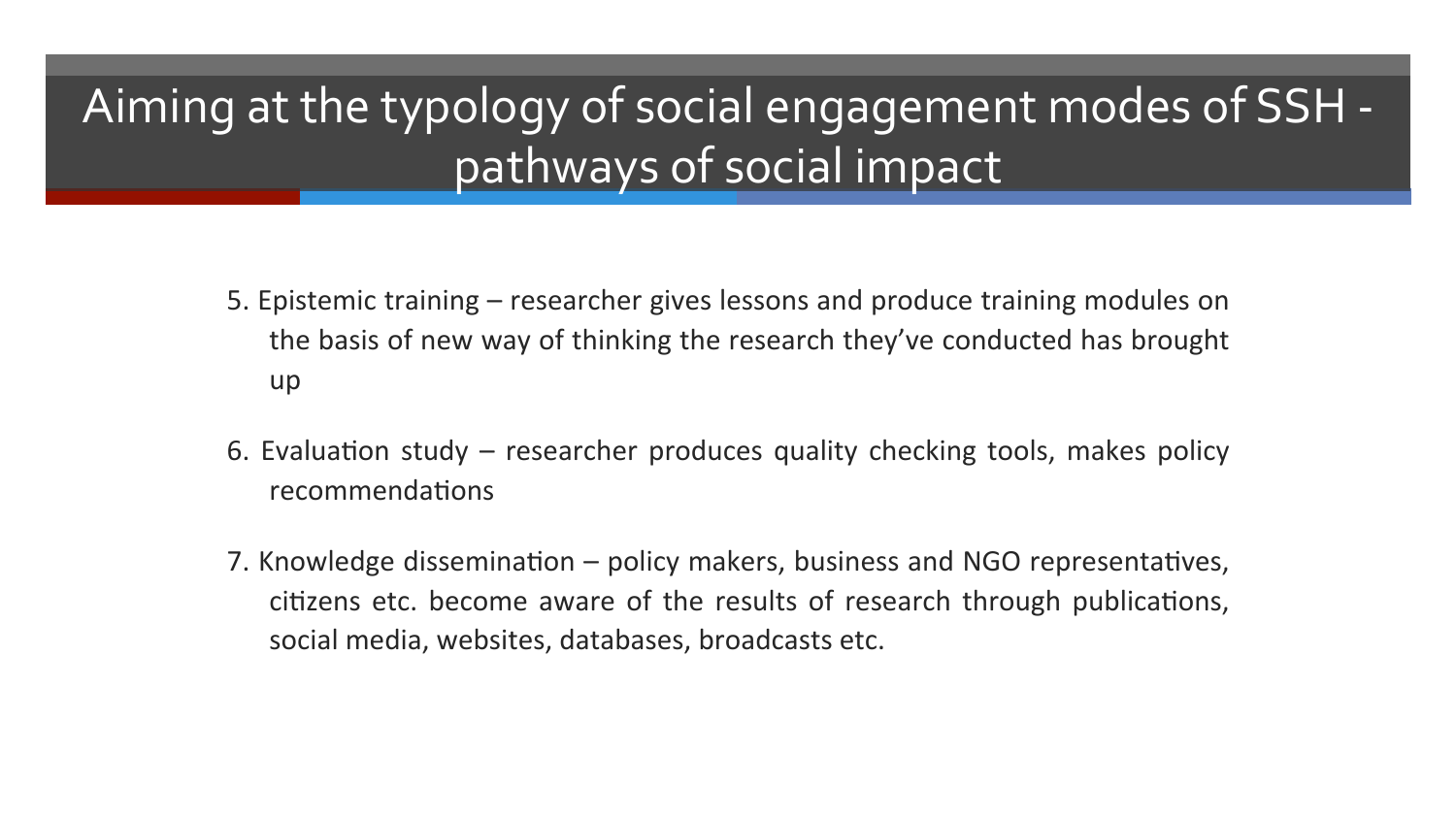#### Examples of fiches: Philosophy professor Vetlesen (Norway)

Starting point: two psychiatric reports with concflicting conclusions on the extent of the defendant's criminal responsibility in the case against mass murderer Anders Breivik.

#### $Impacts - policy and practice$

- Government established a committee and appointed Vetlesen to it. 7
- Vetlesen contributed significantly both to the report and to the ensuing debates, making use of Hegelian approach.
- His essay "**Narratives of Evil**" was particularly relevant for the work of the committee. 7
- Committee concluded that influence should be moved from the domain of forensic  $\mathbf{z}$ psychiatrical competence to that of law.

#### **Pathway to societal impact**

Expertise – researcher plays a role as an expert in the project commissioned outside university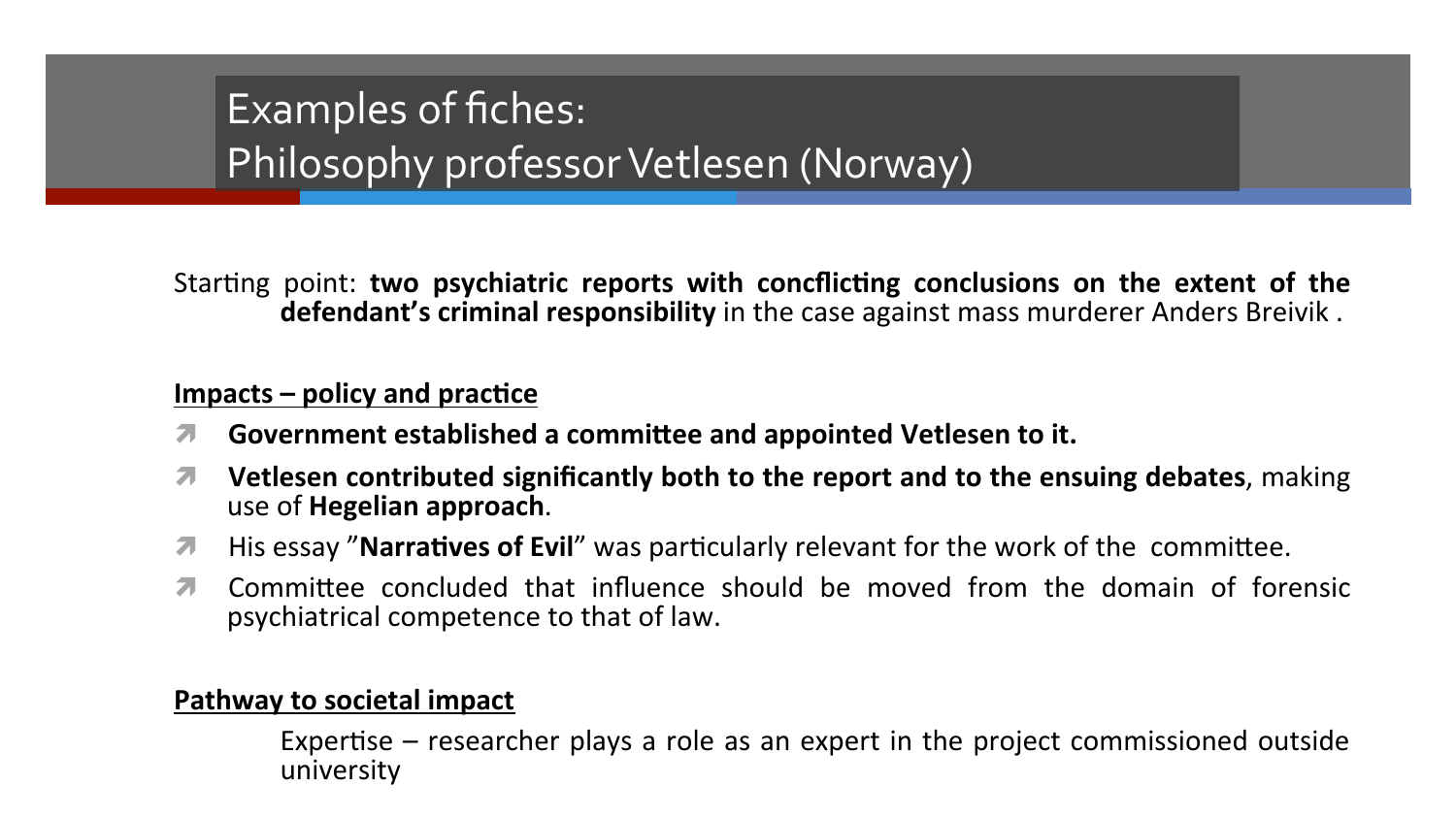#### **Examples of fiches:** Compensating the past – redress scheme for child abuse (Finland)

The research interest was to identify the failures of Child welfare system in Finland (1937-1983).

#### <u>Impacts</u>

- **Policy and practice**  $-$  development of practices  $\overline{\phantom{a}}$
- Moral dimension empowerment of the former clients of child care 7
- **Economic dimension** changes in research funding allocations  $\overline{\mathbf{z}}$

#### **Pathways to societal impact**

Cocreation activities – research group or researcher collaborates regularly with stakeholders

Research process by itself as an action of societal impact – targets of the study get recognition and sense of empowerment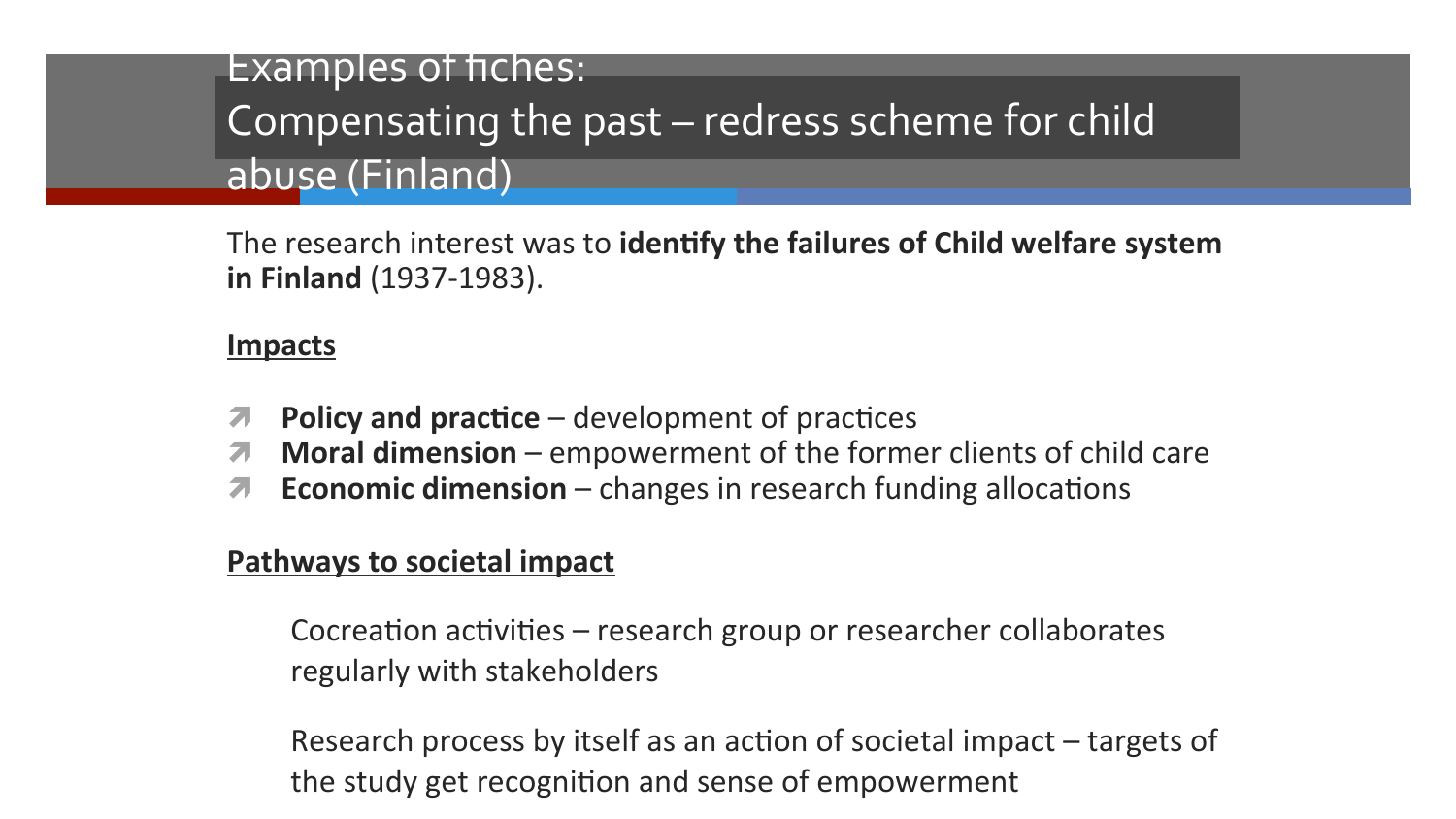#### Examples of fiches Quality control of tourist destinations (Croatia)

The main research interest was to develop a research instrument which would serve as a practical tool for quality control of tourist supply value chain in every type of tourist destination in Croatia.

#### Impact

- 7 **Practice**
- The results of the research served as the basis for annual competition in quality of  $\overline{\phantom{a}}$ tourist destinations which was broadcasted by Croatian National Radio-Television.
- The research boosted Croatian enteprises to go for better quality of tourist  $\overline{\mathbf{z}}$ attractions

#### Pathway to societal impact

Media and public engagement  $-$  results of research are taken into action by using society as a laboratory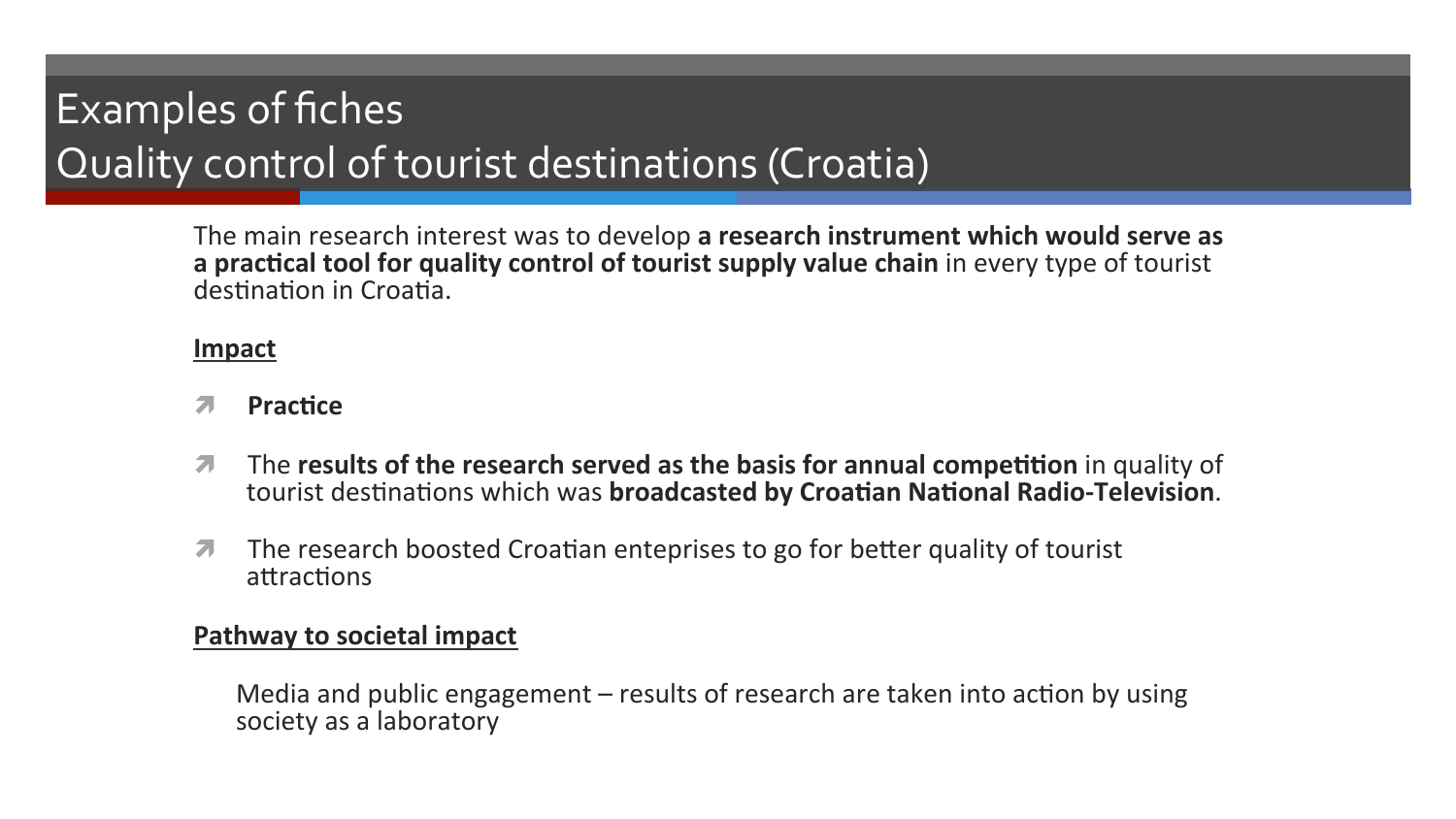### **Next steps**

Question for you:

- Which kind of dimensions would be interesting  $\overline{\phantom{a}}$ from the view of policy makers as 'good' proof or evidence of SSH creating an impact?
- **7** What are the societal responsibilities and challenges that SSH research should address?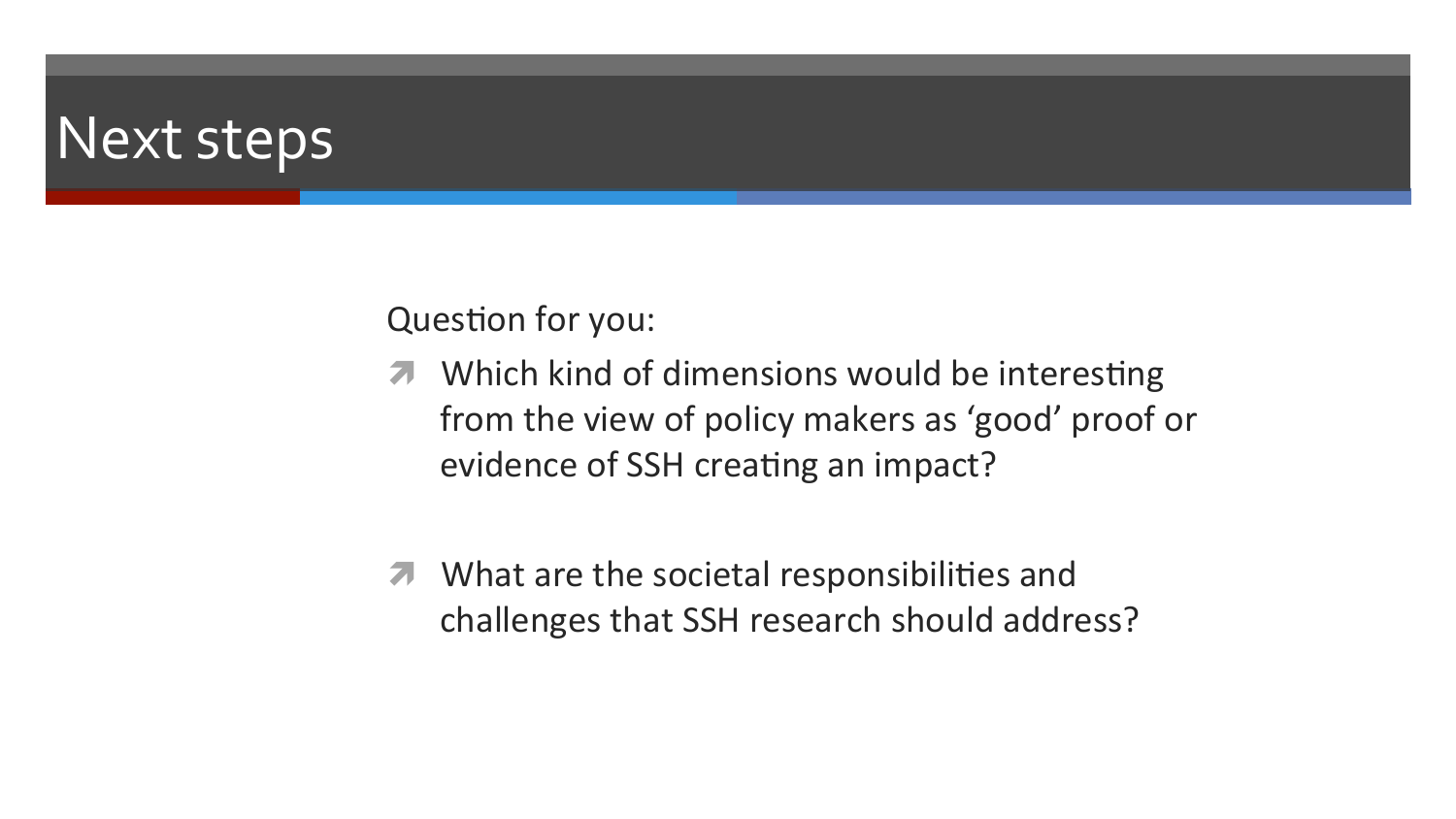### COST ACTION CA15137

1st Stakeholders' Meeting, Prague, 19th of January2017

III. Databases and uses of data for understanding, monitoring and evaluating SSH research WG3

**Tim Engels**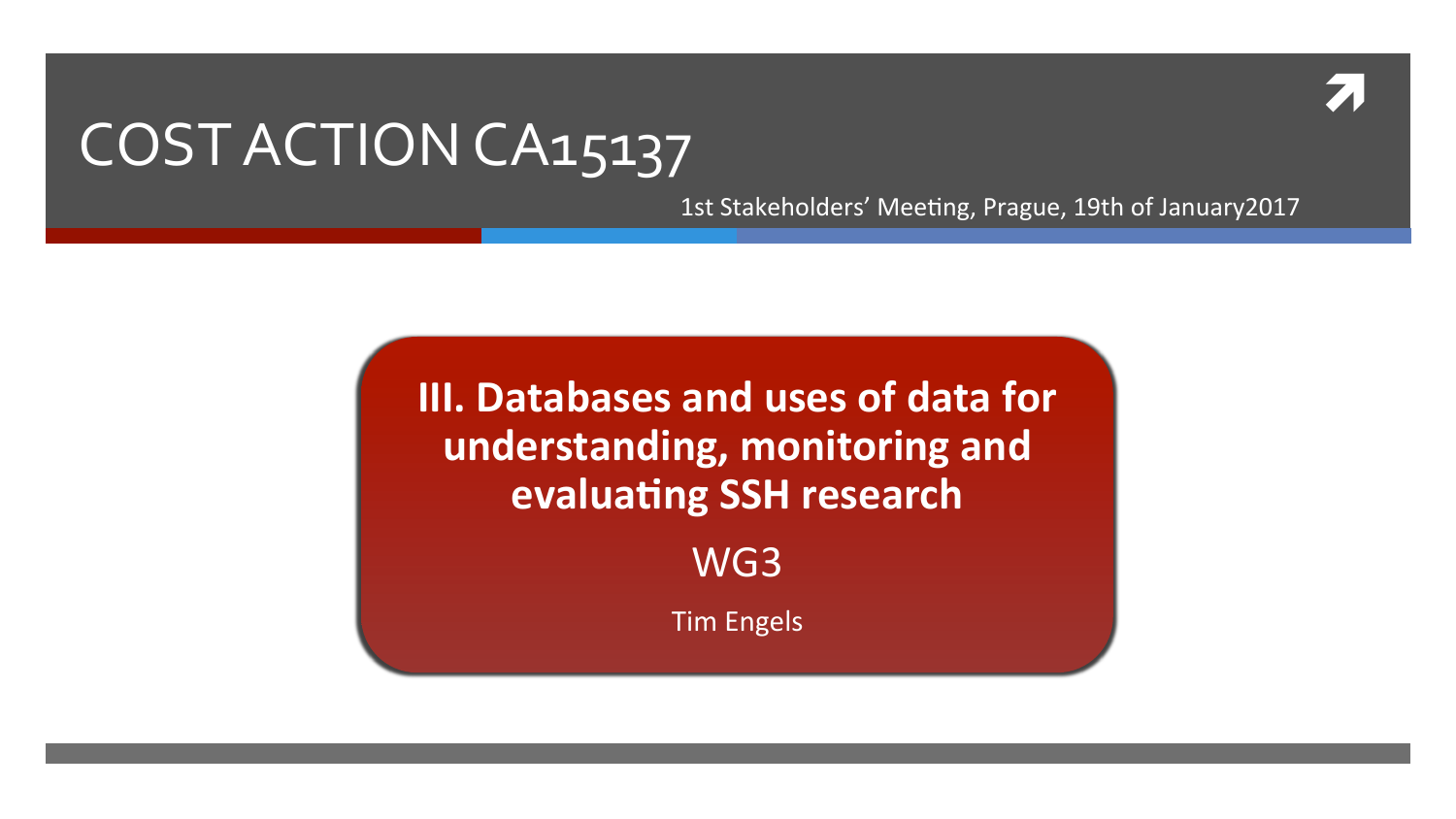# Tasks for WG3

- Our **tasks** in the action are 7
	- 1: To compare publication patterns across countries and  $\overline{\phantom{a}}$ disciplines
	- 2: To analyse characteristics of dissemination channels  $\overline{\phantom{a}}$
	- 3: To develop rules and procedures for databases  $\boldsymbol{\pi}$
	- 4: To design a roadmap for a European SSH research  $\overline{\boldsymbol{\pi}}$ information system
	- 5: To develop alternative metrics
- Milestone July 2017 (@RESSH 2017 conference in Antwerp) : overview of existing databases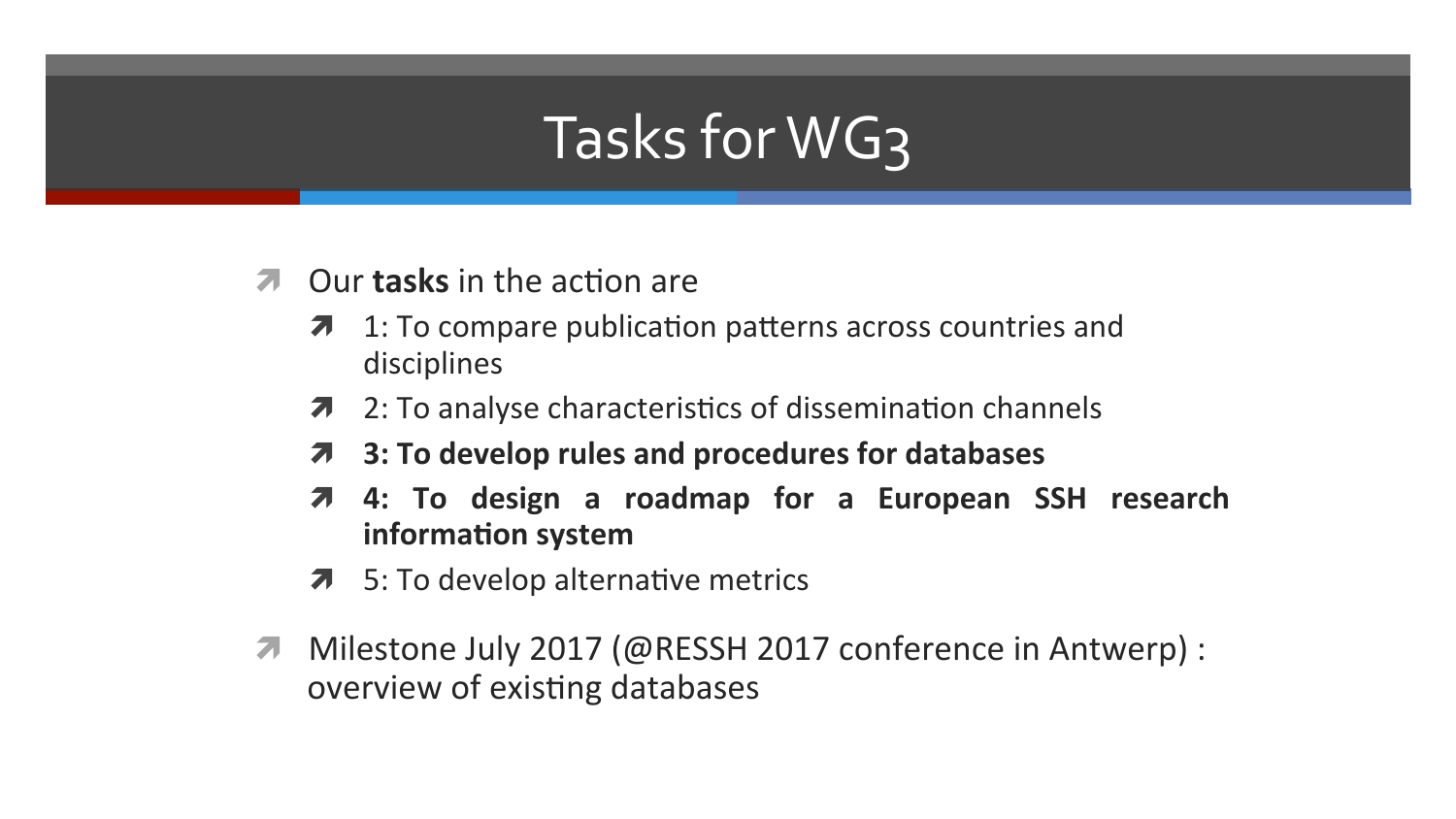### What we did already

- *A* Present situation on research information systems to each other during Poznan meeting July 2016: countries covered (or info available) included Czech Republic, Denmark, Estonia, Belgium/Flanders, Finland, Greece, Latvia, Lituania, Norway, Portugal, Spain, Slovenia, and Swiss  $\rightarrow$  get to know (better) how systems in different countries work
- European survey on databases and repositories of social sciences and humanities research outputs (by Linda Sile)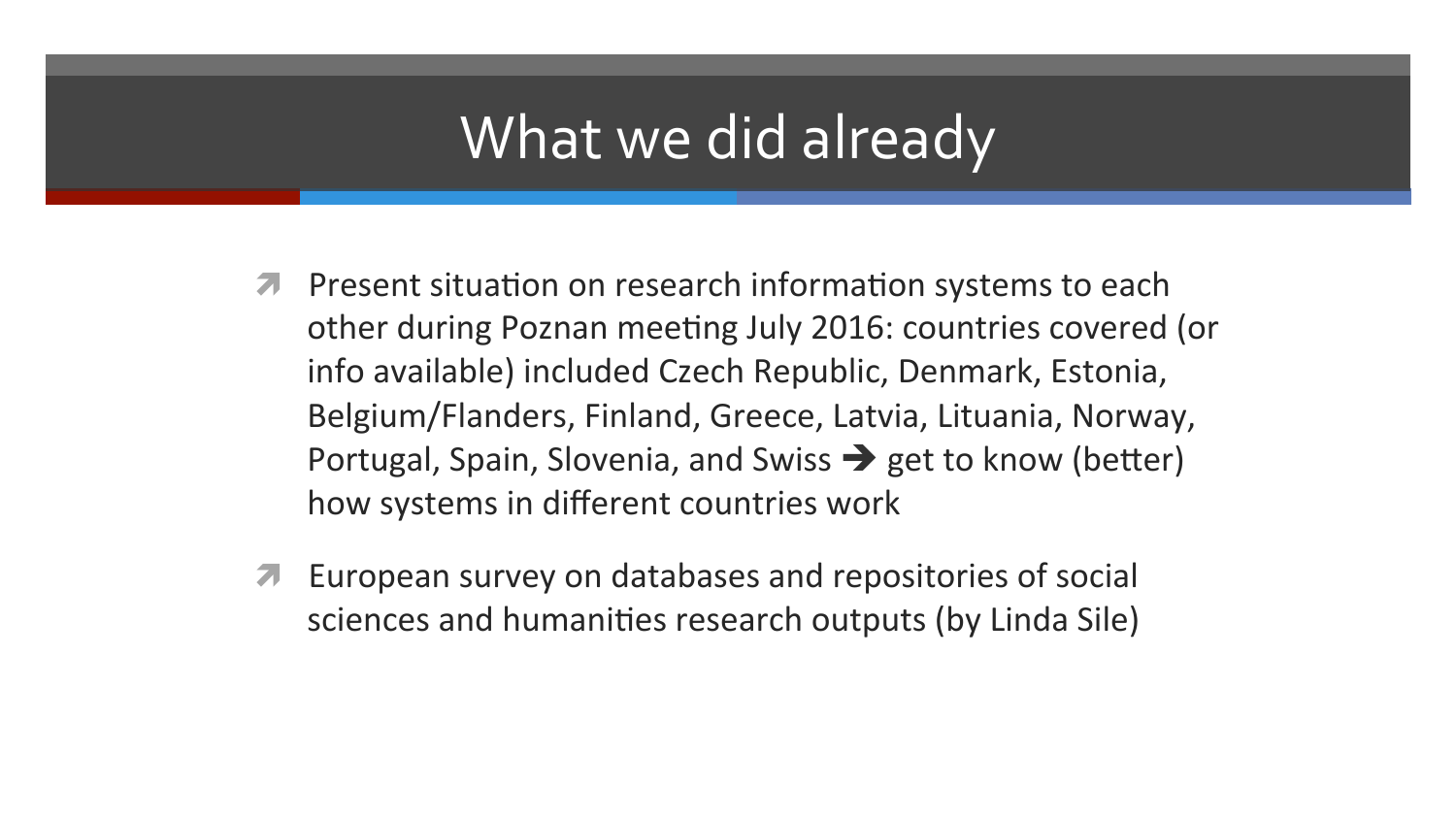# Results of survey so far

Responses from 35 out of 41  $\overline{\phantom{a}}$ countries

- 18 national databases 7  $(inred)$
- Regional, multi-institutional,  $7<sup>1</sup>$ institutional databases in 16 countries
	- (in yellow)